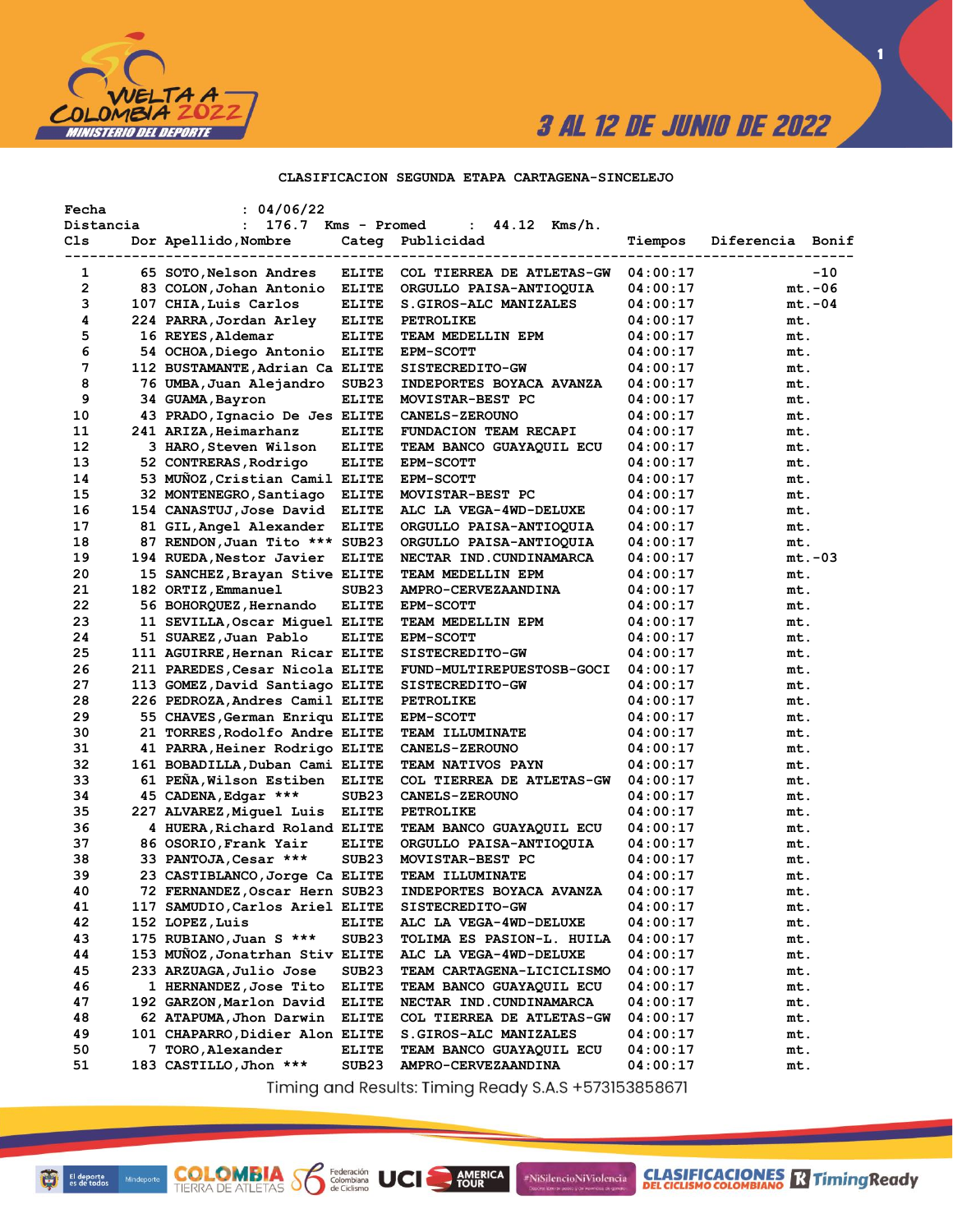

 $\overline{\mathbf{2}}$ 

## CLASIFICACION SEGUNDA ETAPA CARTAGENA-SINCELEJO

| Fecha     |             | : 04/06/22                                      |                   |                                  |          |                  |
|-----------|-------------|-------------------------------------------------|-------------------|----------------------------------|----------|------------------|
| Distancia |             | 176.7 Kms - Promed<br>$\mathbf{L}$              |                   | : $44.12$ Kms/h.                 |          |                  |
| Cls       | ----------- | Dor Apellido, Nombre<br>----------------------- |                   | Categ Publicidad                 | Tiempos  | Diferencia Bonif |
| 52        |             | 121 MUÑOZ, Edison                               | <b>ELITE</b>      | CM TEAM                          | 04:00:17 | mt.              |
| 53        |             | 122 BURGOS, Eli Saul                            | <b>ELITE</b>      | CM TEAM                          | 04:00:17 | mt.              |
| 54        |             | 151 RODRIGUEZ, Juan ***                         | SUB <sub>23</sub> | ALC LA VEGA-4WD-DELUXE           | 04:00:17 | mt.              |
| 55        |             | 22 SARMIENTO, Johnatan F ELITE                  |                   | <b>TEAM ILLUMINATE</b>           | 04:00:17 | mt.              |
| 56        |             | 73 URIAN, Jose M ***                            | SUB <sub>23</sub> | INDEPORTES BOYACA AVANZA         | 04:00:17 | mt.              |
| 57        |             | 124 CASTRO, Camilo Andres ELITE                 |                   | CM TEAM                          | 04:00:17 | mt.              |
| 58        |             | 77 DIAGAMA, Marlon ***                          | SUB <sub>23</sub> | INDEPORTES BOYACA AVANZA         | 04:00:17 | mt.              |
| 59        |             | 243 HERRERA, Stiven Alexa ELITE                 |                   | FUNDACION TEAM RECAPI            | 04:00:17 | mt.-01           |
| 60        |             | 103 TABARES, Jordan Felip ELITE                 |                   | S.GIROS-ALC MANIZALES            | 04:00:17 | mt.              |
| 61        |             | 196 FORERO, Juan Sebastia ELITE                 |                   | NECTAR IND. CUNDINAMARCA         | 04:00:17 | mt.              |
| 62        |             | 2 CHALAPUD, Robinson Ed ELITE                   |                   | TEAM BANCO GUAYAQUIL ECU         | 04:00:17 | mt.              |
| 63        |             | 17 JAMAICA, Javier Ernes ELITE                  |                   | TEAM MEDELLIN EPM                | 04:00:17 | mt.              |
| 64        |             | 156 JULAJUJ,Elex Rony                           | <b>ELITE</b>      | ALC LA VEGA-4WD-DELUXE           | 04:00:17 | mt.              |
| 65        |             | 12 DUARTE, Fabio Andres ELITE                   |                   | TEAM MEDELLIN EPM                | 04:00:17 | mt.              |
| 66        |             | 215 CALLEJAS, Edinson *** SUB23                 |                   | FUND-MULTIREPUESTOSB-GOCI        | 04:00:17 | mt.              |
| 67        |             | 66 PINEDA, Rafael Stive ELITE                   |                   | COL TIERREA DE ATLETAS-GW        | 04:00:17 | mt.              |
| 68        |             | 57 RODRIGUEZ, John Ander ELITE                  |                   | <b>EPM-SCOTT</b>                 | 04:00:17 | mt.              |
| 69        |             | 252 MORENO, Javier Esteba SUB23                 |                   | <b>DEPORMUNDO</b>                | 04:00:17 | mt.              |
| 70        |             | 6 QUINTEROS, Alexis Ben ELITE                   |                   | TEAM BANCO GUAYAQUIL ECU         | 04:00:17 | mt.              |
| 71        |             | 75 SOSSA,Juan P ***                             | SUB <sub>23</sub> | INDEPORTES BOYACA AVANZA         | 04:00:17 | mt.              |
| 72        |             | 5 GUTIERREZ, Carlos Alb ELITE                   |                   | TEAM BANCO GUAYAQUIL ECU         | 04:00:17 | mt.              |
| 73        |             | 94 ACOSTA, Ruben Dario                          | <b>ELITE</b>      | <b>EBSA</b>                      | 04:00:17 | mt.              |
| 74        |             | 193 PEDRAZA, Walter Ferna ELITE                 |                   | NECTAR IND. CUNDINAMARCA         | 04:00:17 | mt.              |
| 75        |             | 96 PARRA, Carlos Andres ELITE                   |                   | <b>EBSA</b>                      | 04:00:17 | mt.              |
| 76        |             | 42 SANTOS, Efren                                | <b>ELITE</b>      | <b>CANELS-ZEROUNO</b>            | 04:00:17 | mt.              |
| 77        |             | 212 BAEZ, Esneider Arley ELITE                  |                   | FUND-MULTIREPUESTOSB-GOCI        | 04:00:17 | mt.              |
| 78        |             | 92 CHAPARRO, Yeison Andr ELITE                  |                   | <b>EBSA</b>                      | 04:00:17 | mt.              |
| 79        |             | 236 GUAVITA, Cesar D ***                        | SUB <sub>23</sub> | TEAM CARTAGENA-LICICLISMO        | 04:00:17 | mt.              |
| 80        |             | 225 CANO, Diego Fernando                        | ELITE             | <b>PETROLIKE</b>                 | 04:00:17 | mt.              |
| 81        |             | 141 ROMERO, Carlos Andres SUB23                 |                   | HERRERA SPORT ROPA DEPORT        | 04:00:17 | mt.              |
| 82        |             | 31 URBANO, Jerson Ruben ELITE                   |                   | MOVISTAR-BEST PC                 | 04:00:17 | mt.              |
| 83        |             | 221 RUBIANO, Miquel Angel ELITE                 |                   | <b>PETROLIKE</b>                 | 04:00:17 | mt.              |
| 84        |             | 195 HERNANDEZ, Rafael                           | <b>ELITE</b>      | NECTAR IND.CUNDINAMARCA          | 04:00:17 | mt.              |
| 85        |             | 71 VARGAS, Adrian Enriqu ELITE                  |                   | INDEPORTES BOYACA AVANZA         | 04:00:17 | mt.              |
| 86        |             | 214 PEREZ, Wilmar Jahir                         | <b>ELITE</b>      | FUND-MULTIREPUESTOSB-GOCI        | 04:00:17 | mt.              |
| 87        |             | 191 SIERRA, Yecid Arturo                        | <b>ELITE</b>      | NECTAR IND. CUNDINAMARCA         | 04:00:17 | mt.              |
| 88        |             | 134 MARTINEZ, Ivan Estive SUB23                 |                   | CONSTRU ZEA-EL FARO ELECT        | 04:00:17 | mt.              |
| 89        |             | 142 MALDONADO, Jonnathan                        | SUB23             | HERRERA SPORT ROPA DEPORT        | 04:00:17 | mt.              |
| 90        |             | 105 RINCON, Yeison Alejan ELITE                 |                   | S.GIROS-ALC MANIZALES            | 04:00:17 | mt.              |
| 91        |             | 114 GUERRERO, Juan Diego                        | <b>ELITE</b>      | SISTECREDITO-GW                  | 04:00:17 | mt.              |
| 92        |             | 67 RICO, Cristian David                         | SUB <sub>23</sub> | COL TIERREA DE ATLETAS-GW        | 04:00:17 | mt.              |
| 93        |             | 106 SUAZA, Bernando Albei ELITE                 |                   | S.GIROS-ALC MANIZALES            | 04:00:17 | mt.              |
| 94        |             | 174 CERQUERA, William Ant ELITE                 |                   | TOLIMA ES PASION-L. HUILA        | 04:00:17 | mt.              |
| 95        |             | 223 MUNIZ, Jose R ***                           | SUB23             | <b>PETROLIKE</b>                 | 04:00:17 | $mt.-04$         |
| 96        |             | 162 BORDA, Brayan Yesid                         | ELITE             | <b>TEAM NATIVOS PAYN</b>         | 04:00:17 | mt.              |
| 97        |             | 176 ROBLES, Camilo A ***                        | SUB23             | <b>TOLIMA ES PASION-L. HUILA</b> | 04:00:17 | mt.              |
| 98        |             | 116 CARDONA, Julian                             | ELITE             | SISTECREDITO-GW                  | 04:00:17 | mt.              |
| 99        |             | 35 NOVOA, Sebastian                             | <b>ELITE</b>      | MOVISTAR-BEST PC                 | 04:00:17 | mt.              |
| 100       |             | 97 PIRA, Omar ***                               | SUB23             | EBSA                             | 04:00:17 | mt.              |
| 101       |             | 91 ORTEGA, Robinson Arma ELITE                  |                   | <b>EBSA</b>                      | 04:00:17 | mt.              |
| 102       |             | 63 MENDOZA, Omar Alberto ELITE                  |                   | COL TIERREA DE ATLETAS-GW        | 04:00:17 | mt.              |
| 103       |             | 44 CORTE, Eduardo                               | <b>ELITE</b>      | <b>CANELS-ZEROUNO</b>            | 04:00:17 | mt.              |

Timing and Results: Timing Ready S.A.S +573153858671

AMERICA

#NiSilencioNiViolencia

Federación<br>Colombiana<br>de Ciclismo

UCI

**COLOMBIA S**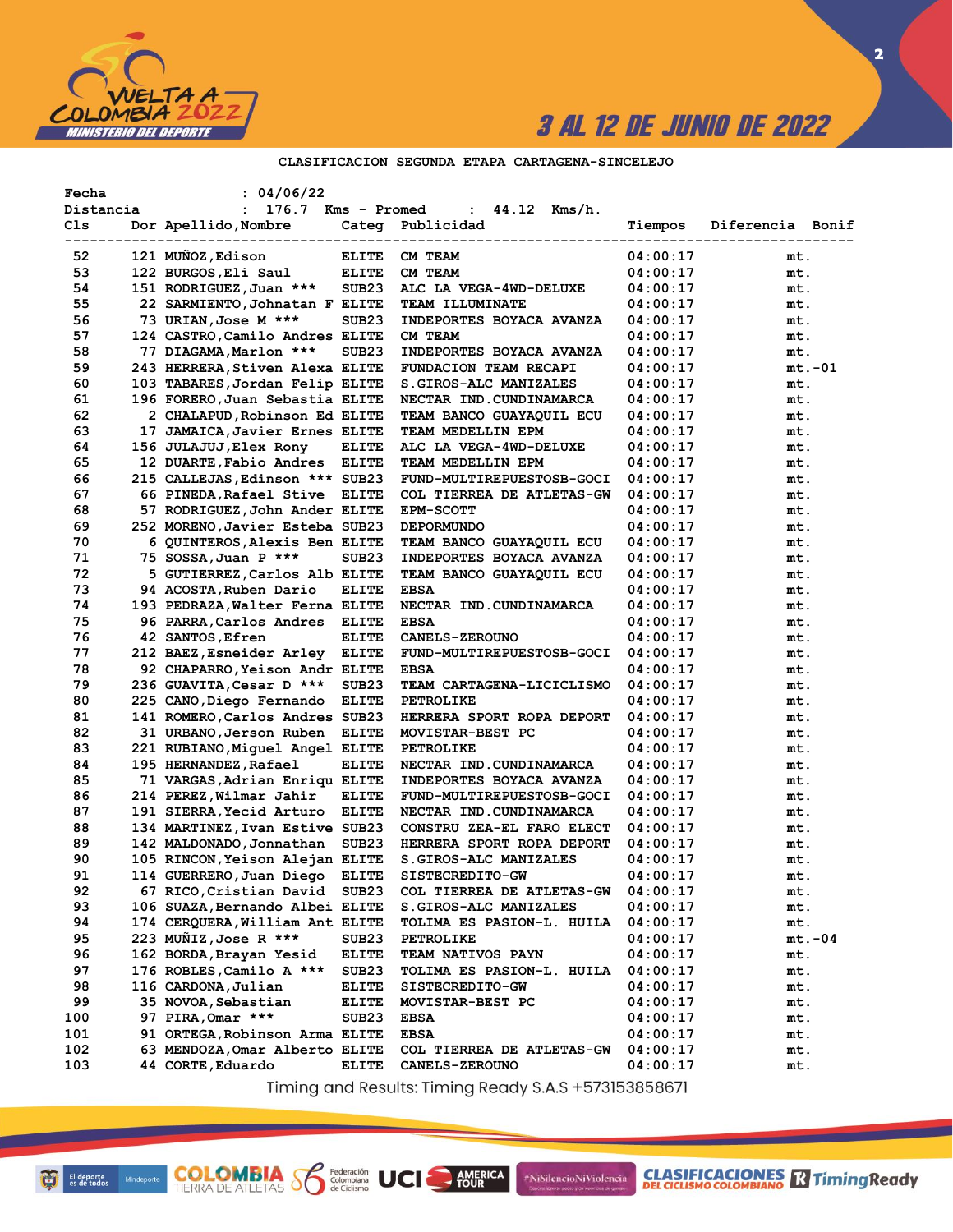

 $\overline{\mathbf{3}}$ 

## CLASIFICACION SEGUNDA ETAPA CARTAGENA-SINCELEJO

| Fecha<br>Distancia       | : 04/06/22<br>$\mathbf{L}$<br>176.7 Kms - Promed          |                   | : $44.12$ Kms/h.                                      |                      |                  |
|--------------------------|-----------------------------------------------------------|-------------------|-------------------------------------------------------|----------------------|------------------|
| Cls                      | Dor Apellido, Nombre                                      |                   | Categ Publicidad                                      | Tiempos              | Diferencia Bonif |
| -----------------<br>104 | 126 OSORIO, Edison Estefa ELITE                           |                   | ------------------------<br>CM TEAM                   | 04:00:17             | mt.              |
| 105                      | 102 MORENO, Salvador                                      | <b>ELITE</b>      | S. GIROS-ALC MANIZALES                                | 04:00:17             | mt.              |
| 106                      | 123 ANGARITA, Marvin Orla ELITE                           |                   | CM TEAM                                               | 04:00:17             | mt.              |
| 107                      | 181 CASTILLO, Anuar ***                                   | SUB <sub>23</sub> | AMPRO-CERVEZAANDINA                                   | 04:00:17             | $mt.-04$         |
| 108                      |                                                           |                   |                                                       | 04:00:17             | mt.              |
| 109                      | 213 DIAZ, Manuel Ignacio ELITE<br>206 MACA, Leison Damian | <b>ELITE</b>      | FUND-MULTIREPUESTOSB-GOCI<br>FUERZAS ARMADAS COLOMBIA | 04:00:17             |                  |
|                          |                                                           |                   | CONSTRU ZEA-EL FARO ELECT                             |                      | mt.              |
| 110<br>111               | 136 CRUZ, Juan Carlos<br>115 MARTINEZ, Juan Esteba ELITE  | <b>ELITE</b>      | SISTECREDITO-GW                                       | 04:00:17<br>04:00:17 | mt.              |
| 112                      | 93 HERRERA, Pedro Antoni ELITE                            |                   | <b>EBSA</b>                                           | 04:00:17             | mt.<br>mt.       |
| 113                      | 165 SANCHEZ, Yerzon Eduar ELITE                           |                   | TEAM NATIVOS PAYN                                     | 04:00:17             | mt.              |
| 114                      | 104 MARTINEZ, Luis Miquel ELITE                           |                   | S.GIROS-ALC MANIZALES                                 | 04:00:17             | mt.              |
| 115                      | 171 QUINTERO, Edisson *** SUB23                           |                   | TOLIMA ES PASION-L. HUILA                             | 04:00:17             | mt.              |
| 116                      | 64 QUIROZ, Oscar Adalber ELITE                            |                   | COL TIERREA DE ATLETAS-GW                             | 04:00:17             | $mt.-02$         |
| 117                      | 203 JARAVA, Fernando ***                                  | SUB <sub>23</sub> | FUERZAS ARMADAS COLOMBIA                              | 04:00:17             | mt.              |
| 118                      | 222 GRANADOS, David S *** SUB23                           |                   | <b>PETROLIKE</b>                                      | 04:00:17             | mt.              |
| 119                      | 74 PATINO, Edwin Alejand SUB23                            |                   | INDEPORTES BOYACA AVANZA                              | 04:00:17             | mt.              |
| 120                      | 234 KELLY, Santiago A *** SUB23                           |                   | TEAM CARTAGENA-LICICLISMO                             | 04:00:17             | mt.              |
| 121                      | 84 OSORIO, Juan Felipe                                    | <b>ELITE</b>      | ORGULLO PAISA-ANTIOQUIA                               | 04:00:17             | mt.              |
| 122                      | 237 QUICENO, Luis Hernan                                  | <b>ELITE</b>      | TEAM CARTAGENA-LICICLISMO                             | 04:00:17             | $mt.-03$         |
| 123                      | 205 MOYA, Maycol Stiven                                   | <b>ELITE</b>      | FUERZAS ARMADAS COLOMBIA                              | 04:00:17             | mt.              |
| 124                      | 204 QUINTERO, Brayan ***                                  | SUB <sub>23</sub> | <b>FUERZAS ARMADAS COLOMBIA</b>                       | 04:00:17             | mt.              |
| 125                      | 24 SCHAUB, Sebastian                                      | <b>ELITE</b>      | TEAM ILLUMINATE                                       | 04:01:10             | 53 seg.          |
| 126                      | 244 PINILLA, Juan ***                                     | SUB <sub>23</sub> | FUNDACION TEAM RECAPI                                 | 04:01:10             | 53 seg.          |
| 127                      | 36 CAICEDO, Pablo                                         | <b>ELITE</b>      | MOVISTAR-BEST PC                                      | 04:01:10             | $53$ seq.        |
| 128                      | 143 DIAZ, Christopher *** SUB23                           |                   | HERRERA SPORT ROPA DEPORT                             | 04:01:10             | 53 seg.          |
| 129                      | 255 JOSA, Carlos E ***                                    | <b>ELITE</b>      | <b>DEPORMUNDO</b>                                     | 04:01:18             | $1:01$ min.      |
| 130                      | 95 EUGENIO, Yonathan Mig ELITE                            |                   | <b>EBSA</b>                                           | 04:01:18             | $1:01$ min.-01   |
| 131                      | 232 POSSO, Eduardo J ***                                  | SUB <sub>23</sub> | TEAM CARTAGENA-LICICLISMO                             | 04:01:18             | $1:01$ min.      |
| 132                      | 197 MORENO, Juan J ***                                    | SUB <sub>23</sub> | NECTAR IND. CUNDINAMARCA                              | 04:01:28             | $1:11$ min.      |
| 133                      | 253 GARCIA, Edgar ***                                     | SUB <sub>23</sub> | <b>DEPORMUNDO</b>                                     | 04:01:40             | 1:23 min.        |
| 134                      | 202 MARTINEZ, Rafael ***                                  | SUB <sub>23</sub> | FUERZAS ARMADAS COLOMBIA                              | 04:01:49             | $1:32$ min.      |
| 135                      | 184 GAYON, Daniel F ***                                   | SUB <sub>23</sub> | AMPRO-CERVEZAANDINA                                   | 04:01:58             | 1:41 min.        |
| 136                      | 137 RODRIGUEZ, Brandon ** SUB23                           |                   | CONSTRU ZEA-EL FARO ELECT                             | 04:02:16             | $1:59$ min.      |
| 137                      | 25 KIANI, Aria                                            | <b>ELITE</b>      | TEAM ILLUMINATE                                       | 04:02:23             | $2:06$ min.      |
| 138                      | 246 GOMEZ, Hernan Dario                                   | <b>ELITE</b>      | FUNDACION TEAM RECAPI                                 | 04:02:30             | $2:13$ min.      |
| 139                      | 14 OYOLA, Robigzon Leand ELITE                            |                   | TEAM MEDELLIN EPM                                     | 04:00:17             | mt.              |
| 140                      | 82 CASTAÑO, Sebastian Al ELITE                            |                   | ORGULLO PAISA-ANTIOQUIA                               | 04:02:43             | $2:26$ min.      |
| 141                      | 145 VALBUENA, Mario ***                                   | SUB <sub>23</sub> | HERRERA SPORT ROPA DEPORT                             | 04:02:48             | $2:31$ min.      |
| 142                      | 173 QUETAMA, Yeison Ubarl ELITE                           |                   | TOLIMA ES PASION-L. HUILA                             | 04:03:08             | $2:51$ min.      |
| 143                      | 135 CIFUENTES, Fabian Sti ELITE                           |                   | CONSTRU ZEA-EL FARO ELECT                             | 04:03:13             | $2:56$ min.      |
| 144                      | 166 ALONSO, John ***                                      | SUB <sub>23</sub> | TEAM NATIVOS PAYN                                     | 04:03:25             | $3:08$ min.      |
| 145                      | 167 FORERO, Juan David                                    | SUB <sub>23</sub> | TEAM NATIVOS PAYN                                     | 04:03:25             | $3:08$ min.      |
| 146                      | 231 RAMIREZ, Santiago                                     | <b>ELITE</b>      | TEAM CARTAGENA-LICICLISMO                             | 04:03:25             | $3:08$ min.      |
| 147                      | 85 SUESCA, Marco Tulio                                    | <b>ELITE</b>      | ORGULLO PAISA-ANTIOQUIA                               | 04:03:25             | $3:08$ min.      |
| 148                      | 146 TORRES, Camilo ***                                    | SUB <sub>23</sub> | HERRERA SPORT ROPA DEPORT                             | 04:03:53             | 3:36 min.        |
| 149                      | 132 VARGAS, Jhon Jairo                                    | <b>ELITE</b>      | CONSTRU ZEA-EL FARO ELECT                             | 04:03:53             | 3:36 min.        |
| 150                      | 13 OCAMPO, Victor Alejan ELITE                            |                   | TEAM MEDELLIN EPM                                     | 04:03:53             | $3:36$ min.      |
| 151                      | 127 GOMEZ, Manuel ***                                     | SUB <sub>23</sub> | CM TEAM                                               | 04:03:53             | $3:36$ min.      |
| 152                      | 144 SIERRA, Brian Santiag ELITE                           |                   | HERRERA SPORT ROPA DEPORT                             | 04:03:53             | $3:36$ min.      |
| 153                      | 163 APARICIO, Jair Antoni ELITE                           |                   | <b>TEAM NATIVOS PAYN</b>                              | 04:03:53             | 3:36 min.        |
| 154                      | 125 VILLADA, Alejandro                                    | <b>ELITE</b>      | CM TEAM                                               | 04:03:56             | 3:39 min.        |
| 155                      | 217 GOMEZ, Jeferson ***                                   | SUB <sub>23</sub> | FUND-MULTIREPUESTOSB-GOCI                             | 04:04:52             | $4:35$ min.      |

Timing and Results: Timing Ready S.A.S +573153858671

AMERICA

#NiSilencioNiViolencia

Federación<br>Colombiana<br>de Ciclismo

UCI

**COLOMBIA S**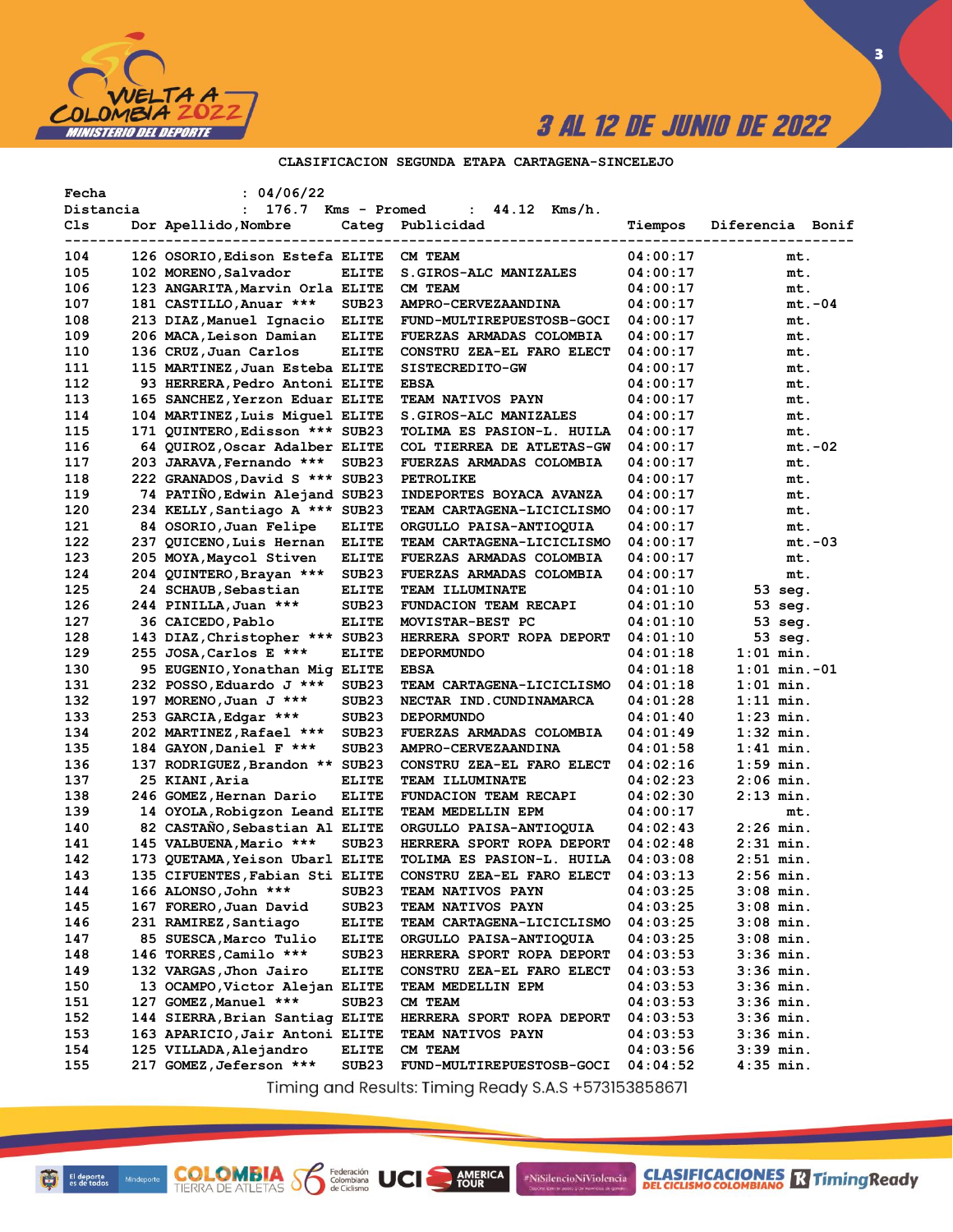

**4**

### **CLASIFICACION SEGUNDA ETAPA CARTAGENA-SINCELEJO**

| Fecha | : 04/06/22                      |                   | Distancia $: 176.7$ Kms - Promed $: 44.12$ Kms/h.    |          |                  |
|-------|---------------------------------|-------------------|------------------------------------------------------|----------|------------------|
| Cls   |                                 |                   | Dor Apellido, Nombre Categ Publicidad                | Tiempos  | Diferencia Bonif |
|       |                                 |                   |                                                      |          |                  |
| 156   |                                 |                   | 242 RIVERA,Hector Sebast ELITE FUNDACION TEAM RECAPI | 04:06:00 | $5:43$ min.      |
| 157   | 47 TORRES, Cristopher ** SUB23  |                   | 04:06:00<br><b>CANELS-ZEROUNO</b>                    |          | $5:43$ min.      |
| 158   | 172 RODRIGUEZ, Juan Pablo ELITE |                   | TOLIMA ES PASION-L. HUILA 04:06:04                   |          | $5:47$ min.      |
| 159   | 201 MORENO, Wilfredo*** SUB23   |                   | <b>FUERZAS ARMADAS COLOMBIA</b>                      | 04:06:26 | $6:09$ min.      |
| 160   | 155 BUSTOS, Cristian Yesi SUB23 |                   | ALC LA VEGA-4WD-DELUXE                               | 04:07:05 | $6:48$ min.      |
| 161   | 147 SISIMITH, Eli ***           | SUB23             | HERRERA SPORT ROPA DEPORT                            | 04:09:24 | $9:07$ min.      |
| 162   | 164 CUESTA, Steven Manuel ELITE |                   | TEAM NATIVOS PAYN                                    | 04:09:29 | $9:12$ min.      |
| 163   | 216 BLANCO, Lukas *** SUB23     |                   | FUND-MULTIREPUESTOSB-GOCI                            | 04:09:29 | $9:12$ min.      |
| 164   | 26 KELLER, John ELITE           |                   | <b>TEAM ILLUMINATE</b>                               | 04:10:03 | $9:46$ min.      |
| 165   | 245 LESMES, Jhoan Sebasti SUB23 |                   | <b>FUNDACION TEAM RECAPI</b>                         | 04:10:10 | $9:53$ min.      |
| 166   | 251 ARISMENDY, Brayan *** SUB23 |                   | <b>DEPORMUNDO</b>                                    | 04:11:45 | $11:28$ min.     |
| 167   | 235 DEL RISCO, Dario Jose ELITE |                   | TEAM CARTAGENA-LICICLISMO                            | 04:12:16 | $11:59$ min.     |
| 168   | 133 RODRIGUEZ, Wilmer Dar ELITE |                   | CONSTRU ZEA-EL FARO ELECT                            | 04:12:54 | $12:37$ min.     |
| 169   | 185 GONZALEZ, Jersson *** SUB23 |                   | AMPRO-CERVEZAANDINA                                  | 04:12:54 | $12:37$ min.     |
| 170   | 186 MORENO, Juan F ***          | SUB23             | <b>AMPRO-CERVEZAANDINA</b>                           | 04:13:02 | $12:45$ min.     |
| 171   | 254 PIÑEROS, Cristian *** SUB23 |                   | <b>DEPORMUNDO</b>                                    | 04:14:14 | $13:57$ min.     |
| 172   | 131 MUÑOZ, Jean Carlos ELITE    |                   | CONSTRU ZEA-EL FARO ELECT 04:19:53                   |          | $19:36$ min.     |
| 173   | Fc 177 MORALES, Felipe ***      | SUB <sub>23</sub> | TOLIMA ES PASION-L. HUILA                            | 04:55:00 | $54:43$ min.     |
|       |                                 |                   |                                                      |          |                  |

**Corredores clasificados : 173**

**CORREDORES RETIRADOS EN LA ETAPA**

| $- -$ | ^"<br><b>FURMAN</b><br>ravis | rmc<br>. . | <b>TEAM</b><br><b>TLLUMINATE</b> | DNF |
|-------|------------------------------|------------|----------------------------------|-----|

**CORREDORES FUERA DE CONTROL**

**-----------------------------------------------------------------------------------**

 **177 MORALES,Felipe \*\*\***

**COLOMBIA**<br>TIERRA DE ATLETAS **S** Se Ciclismo

Timing and Results: Timing Ready S.A.S +573153858671

**AMERICA**<br>TOUR



Minde

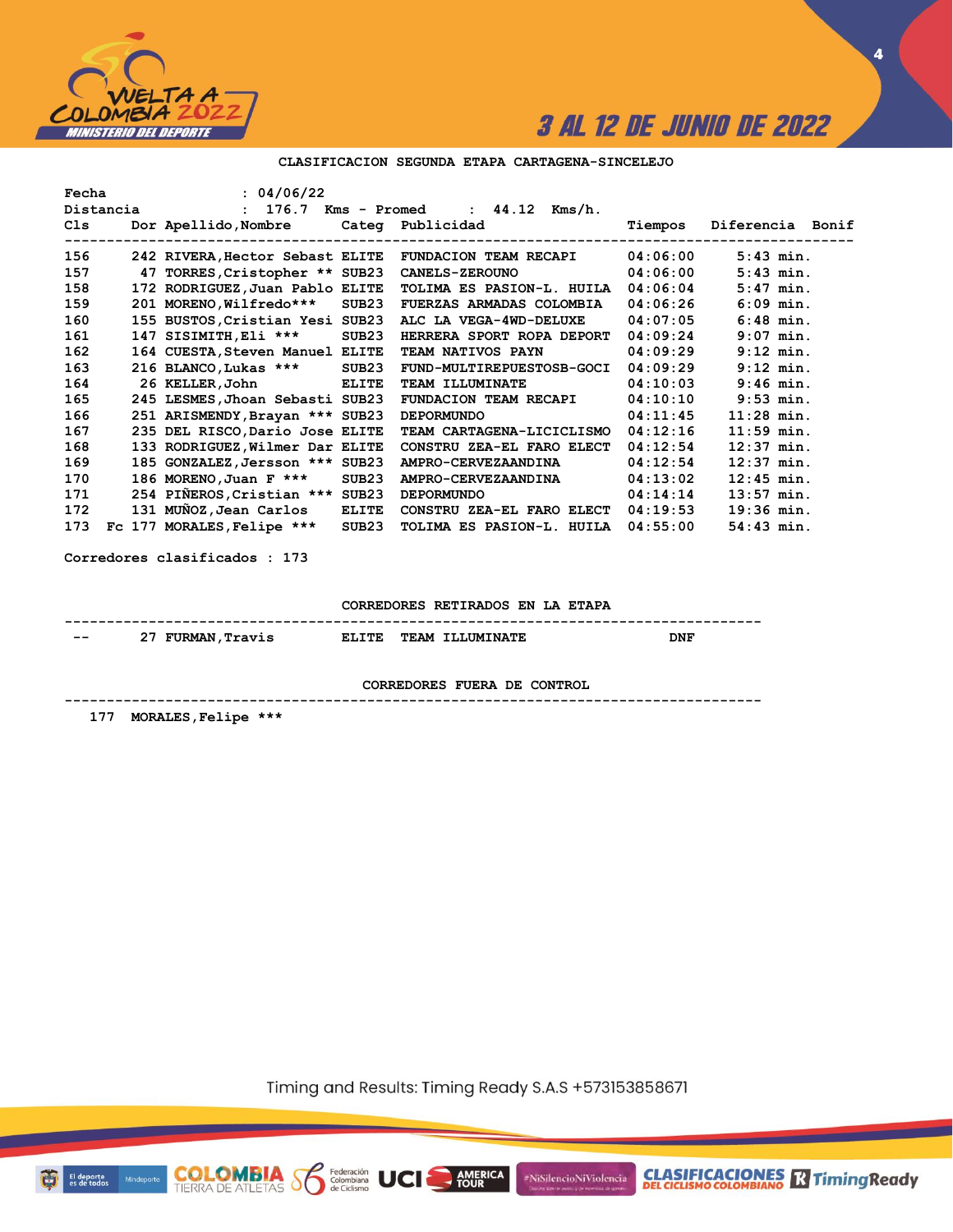

 $\overline{\mathbf{5}}$ 

### CLASIFICACION SUB23 DE LA ETAPA

| 1  | 76 UMBA, Juan Alejandro         | SUB <sub>23</sub> | INDEPORTES BOYACA AVANZA                          | 04:00:17 | mt.          |
|----|---------------------------------|-------------------|---------------------------------------------------|----------|--------------|
| 2  | 87 RENDON, Juan Tito ***        | SUB <sub>23</sub> | ORGULLO PAISA-ANTIOQUIA                           | 04:00:17 | mt.          |
| з  | 182 ORTIZ, Emmanuel             | SUB <sub>23</sub> | <b>AMPRO-CERVEZAANDINA</b>                        | 04:00:17 | mt.          |
| 4  | 45 CADENA, Edgar ***            | SUB <sub>23</sub> | <b>CANELS-ZEROUNO</b>                             | 04:00:17 | mt.          |
| 5  | 33 PANTOJA, Cesar ***           | SUB <sub>23</sub> | MOVISTAR-BEST PC                                  | 04:00:17 | mt.          |
| 6  | 72 FERNANDEZ, Oscar Hern        | SUB <sub>23</sub> | INDEPORTES BOYACA AVANZA                          | 04:00:17 | mt.          |
| 7  | 175 RUBIANO, Juan S ***         | SUB <sub>23</sub> | TOLIMA ES PASION-L. HUILA 04:00:17                |          | mt.          |
| 8  | 233 ARZUAGA, Julio Jose         | SUB <sub>23</sub> | TEAM CARTAGENA-LICICLISMO 04:00:17                |          | mt.          |
| 9  | 183 CASTILLO, Jhon ***          | SUB <sub>23</sub> | <b>AMPRO-CERVEZAANDINA</b>                        | 04:00:17 | mt.          |
| 10 | 151 RODRIGUEZ, Juan ***         | SUB <sub>23</sub> | ALC LA VEGA-4WD-DELUXE                            | 04:00:17 | mt.          |
| 11 | 73 URIAN, Jose M ***            | SUB <sub>23</sub> | INDEPORTES BOYACA AVANZA                          | 04:00:17 | mt.          |
| 12 | 77 DIAGAMA, Marlon ***          | SUB <sub>23</sub> | INDEPORTES BOYACA AVANZA                          | 04:00:17 | mt.          |
| 13 | 215 CALLEJAS, Edinson ***       | SUB <sub>23</sub> | FUND-MULTIREPUESTOSB-GOCI 04:00:17                |          | mt.          |
| 14 | 252 MORENO, Javier Esteba SUB23 |                   | <b>DEPORMUNDO</b>                                 | 04:00:17 | mt.          |
| 15 | 75 SOSSA, Juan P ***            | SUB <sub>23</sub> | INDEPORTES BOYACA AVANZA                          | 04:00:17 | mt.          |
| 16 | 236 GUAVITA, Cesar D ***        | SUB <sub>23</sub> | TEAM CARTAGENA-LICICLISMO 04:00:17                |          | mt.          |
| 17 | 141 ROMERO, Carlos Andres       | SUB <sub>23</sub> | HERRERA SPORT ROPA DEPORT 04:00:17                |          | mt.          |
| 18 | 134 MARTINEZ, Ivan Estive SUB23 |                   | CONSTRU ZEA-EL FARO ELECT 04:00:17                |          | mt.          |
| 19 | 142 MALDONADO, Jonnathan        | SUB <sub>23</sub> | HERRERA SPORT ROPA DEPORT 04:00:17                |          | mt.          |
| 20 | 67 RICO, Cristian David         | SUB <sub>23</sub> | COL TIERREA DE ATLETAS-GW 04:00:17                |          | mt.          |
| 21 | 223 MUNIZ, Jose R ***           | SUB <sub>23</sub> | <b>PETROLIKE</b>                                  | 04:00:17 | mt.          |
| 22 | 176 ROBLES, Camilo A ***        | SUB <sub>23</sub> | TOLIMA ES PASION-L. HUILA 04:00:17                |          | mt.          |
| 23 | 97 PIRA, Omar ***               | SUB <sub>23</sub> | <b>EBSA</b>                                       | 04:00:17 | mt.          |
| 24 | 181 CASTILLO, Anuar ***         | SUB <sub>23</sub> | <b>AMPRO-CERVEZAANDINA</b>                        | 04:00:17 | mt.          |
| 25 | 171 QUINTERO, Edisson ***       | SUB <sub>23</sub> | TOLIMA ES PASION-L. HUILA 04:00:17                |          | mt.          |
| 26 | 203 JARAVA, Fernando ***        | SUB23             | FUERZAS ARMADAS COLOMBIA                          | 04:00:17 | mt.          |
| 27 | 222 GRANADOS, David S ***       | SUB <sub>23</sub> | <b>PETROLIKE</b>                                  | 04:00:17 | mt.          |
| 28 | 74 PATINO, Edwin Alejand SUB23  |                   | INDEPORTES BOYACA AVANZA                          | 04:00:17 | mt.          |
| 29 | 234 KELLY, Santiago A ***       | SUB <sub>23</sub> | TEAM CARTAGENA-LICICLISMO 04:00:17                |          | mt.          |
| 30 | 204 QUINTERO, Brayan ***        | SUB <sub>23</sub> | FUERZAS ARMADAS COLOMBIA                          | 04:00:17 | mt.          |
| 31 | 244 PINILLA, Juan ***           | SUB <sub>23</sub> | FUNDACION TEAM RECAPI                             | 04:01:10 | 53 seg.      |
| 32 | 143 DIAZ, Christopher ***       | SUB <sub>23</sub> | HERRERA SPORT ROPA DEPORT 04:01:10                |          | 53 seg.      |
| 33 | 232 POSSO, Eduardo J ***        | SUB <sub>23</sub> | TEAM CARTAGENA-LICICLISMO 04:01:18                |          | $1:01$ min.  |
| 34 | 197 MORENO, Juan J ***          | SUB <sub>23</sub> | NECTAR IND. CUNDINAMARCA                          | 04:01:28 | $1:11$ min.  |
| 35 | 253 GARCIA, Edgar ***           | SUB <sub>23</sub> | <b>DEPORMUNDO</b>                                 | 04:01:40 | $1:23$ min.  |
| 36 | 202 MARTINEZ, Rafael ***        | SUB <sub>23</sub> | FUERZAS ARMADAS COLOMBIA                          | 04:01:49 | 1:32 min.    |
| 37 | 184 GAYON, Daniel F ***         | SUB <sub>23</sub> | AMPRO-CERVEZAANDINA                               | 04:01:58 | $1:41$ min.  |
| 38 | 137 RODRIGUEZ, Brandon **       | SUB <sub>23</sub> | CONSTRU ZEA-EL FARO ELECT 04:02:16                |          | $1:59$ min.  |
| 39 | 145 VALBUENA, Mario ***         | SUB <sub>23</sub> | HERRERA SPORT ROPA DEPORT 04:02:48                |          | $2:31$ min.  |
| 40 | 166 ALONSO, John ***            | SUB <sub>23</sub> | <b>TEAM NATIVOS PAYN</b>                          | 04:03:25 | $3:08$ min.  |
| 41 | 167 FORERO, Juan David          | SUB <sub>23</sub> | <b>TEAM NATIVOS PAYN</b>                          | 04:03:25 | $3:08$ min.  |
| 42 | 146 TORRES, Camilo ***          | SUB <sub>23</sub> | HERRERA SPORT ROPA DEPORT 04:03:53                |          | $3:36$ min.  |
| 43 | 127 GOMEZ, Manuel ***           | SUB <sub>23</sub> | CM TEAM                                           | 04:03:53 | 3:36 min.    |
| 44 | 217 GOMEZ, Jeferson ***         | SUB <sub>23</sub> | FUND-MULTIREPUESTOSB-GOCI 04:04:52                |          | $4:35$ min.  |
| 45 | 47 TORRES, Cristopher ** SUB23  |                   | <b>CANELS-ZEROUNO</b>                             | 04:06:00 | $5:43$ min.  |
| 46 | 201 MORENO, Wilfredo***         | SUB23             | <b>FUERZAS ARMADAS COLOMBIA</b>                   | 04:06:26 | $6:09$ min.  |
| 47 | 155 BUSTOS, Cristian Yesi       | SUB23             | ALC LA VEGA-4WD-DELUXE                            | 04:07:05 | $6:48$ min.  |
| 48 | 147 SISIMITH, Eli ***           | SUB <sub>23</sub> | HERRERA SPORT ROPA DEPORT 04:09:24                |          | $9:07$ min.  |
| 49 | 216 BLANCO, Lukas ***           | SUB <sub>23</sub> | FUND-MULTIREPUESTOSB-GOCI 04:09:29                |          | $9:12$ min.  |
| 50 | 245 LESMES, Jhoan Sebasti SUB23 |                   | FUNDACION TEAM RECAPI                             | 04:10:10 | $9:53$ min.  |
| 51 | 251 ARISMENDY, Brayan *** SUB23 |                   | <b>DEPORMUNDO</b>                                 | 04:11:45 | $11:28$ min. |
| 52 | 185 GONZALEZ, Jersson *** SUB23 |                   | AMPRO-CERVEZAANDINA                               | 04:12:54 | $12:37$ min. |
| 53 | 186 MORENO, Juan F ***          | SUB23             | <b>AMPRO-CERVEZAANDINA</b>                        | 04:13:02 | $12:45$ min. |
| 54 | 254 PIÑEROS, Cristian *** SUB23 |                   | <b>DEPORMUNDO</b>                                 | 04:14:14 | $13:57$ min. |
| 55 | Fc 177 MORALES, Felipe ***      | SUB23             | TOLIMA ES PASION-L. HUILA 04:55:00                |          | $54:43$ min. |
|    |                                 |                   | Timing and Deauto Timing Beady CAC (E791E20E0C71) |          |              |

Timing and Results: Timing Ready S.A.S +573153858671

**AMERICA** 

#NiSilencioNiViolencia

**COLOMBIA Se Edition UCI**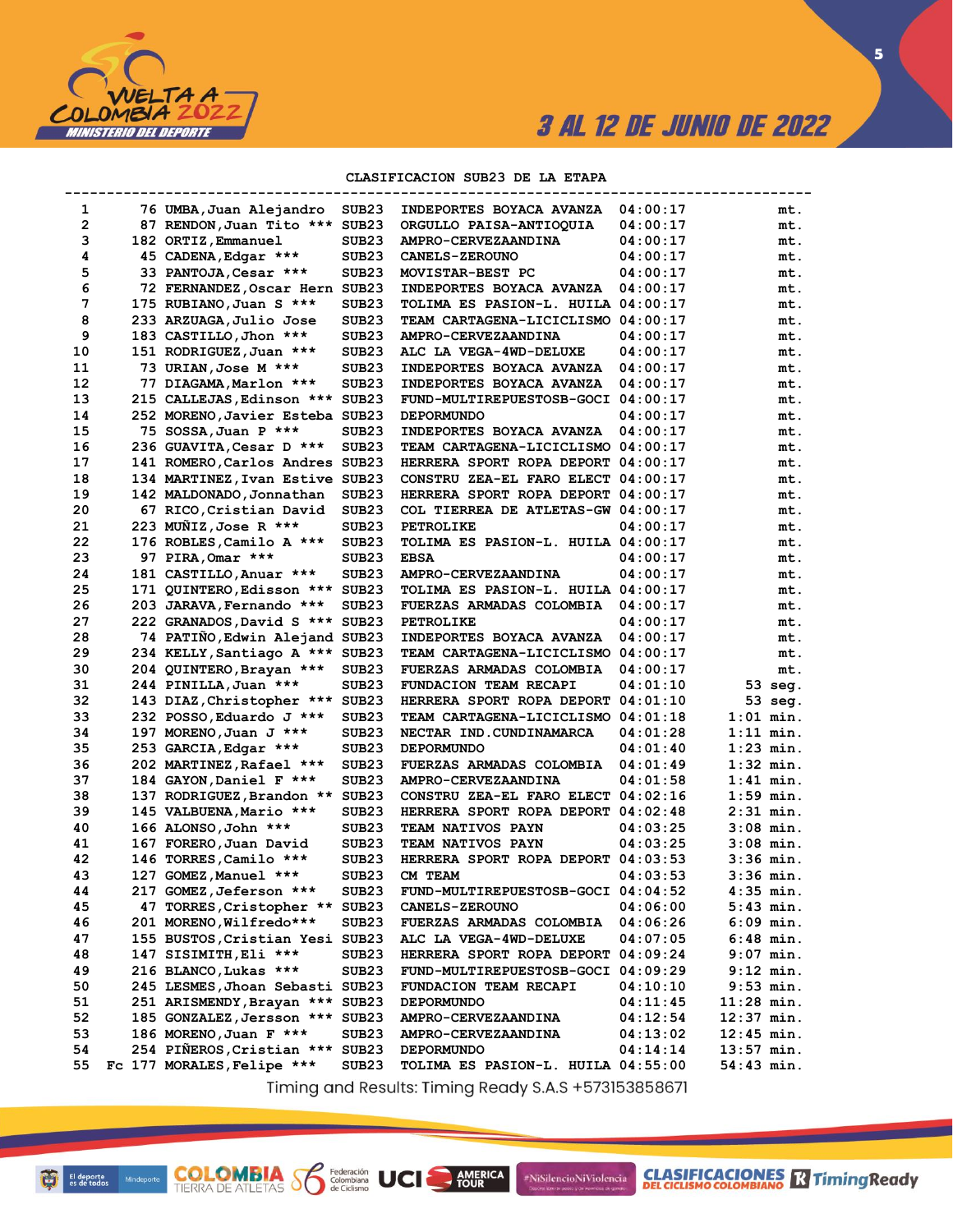

**6**

### **CLASIFICACIÓN POR EQUIPOS DE LA ETAPA**

**-----------------------------------------------------------------------------------------**

| 1                | EPM-SCOTT                         | 12:00:51 |              |      |
|------------------|-----------------------------------|----------|--------------|------|
| $\overline{2}$   | ORGULLO PAISA-ANTIOOUIA           | 12:00:51 | a            | mt.  |
| 3                | TEAM MEDELLIN EPM                 | 12:00:51 | a            | mt.  |
| 4                | SISTECREDITO-GW                   | 12:00:51 | a            | mt.  |
| 5                | MOVISTAR-BEST PC                  | 12:00:51 | a            | mt.  |
| 6                | <b>PETROLIKE</b>                  | 12:00:51 | a            | mt.  |
| 7                | <b>CANELS-ZEROUNO</b>             | 12:00:51 | a            | mt.  |
| 8                | COL TIERREA DE ATLETAS-GW         | 12:00:51 | a            | mt.  |
| 9                | TEAM BANCO GUAYAOUIL ECU 12:00:51 |          | a            | mt.  |
| 10               | ALC LA VEGA-4WD-DELUXE            | 12:00:51 | a            | mt.  |
| 11               | INDEPORTES BOYACA AVANZA          | 12:00:51 | a            | mt.  |
| 12 <sup>12</sup> | S.GIROS-ALC MANIZALES             | 12:00:51 | a            | mt.  |
| 13               | TEAM ILLUMINATE                   | 12:00:51 | a            | mt.  |
| 14               | NECTAR IND.CUNDINAMARCA           | 12:00:51 | a            | mt.  |
| 15               | CM TEAM                           | 12:00:51 | a            | mt.  |
| 16               | FUND-MULTIREPUESTOSB-GOCI         | 12:00:51 | a            | mt.  |
| 17               | AMPRO-CERVEZAANDINA               | 12:00:51 | a            | mt.  |
| 18               | <b>EBSA</b>                       | 12:00:51 | a            | mt.  |
| 19               | TOLIMA ES PASION-L. HUILA         | 12:00:51 | a            | mt.  |
| 20               | TEAM NATIVOS PAYN                 | 12:00:51 | a            | mt.  |
| 21               | TEAM CARTAGENA-LICICLISMO         | 12:00:51 | a            | mt.  |
| 22               | FUERZAS ARMADAS COLOMBIA          | 12:00:51 | a            | mt.  |
| 23               | FUNDACION TEAM RECAPI             | 12:01:44 | a            | 53   |
| 24               | HERRERA SPORT ROPA DEPORT         | 12:01:44 | a            | 53   |
| 25               | CONSTRU ZEA-EL FARO ELECT         | 12:02:50 | $\mathbf{a}$ | 1:59 |
| 26               | <b>DEPORMUNDO</b>                 | 12:03:15 | a            | 2:24 |
|                  |                                   |          |              |      |

**PASOS DE LA MONTAÑA**

 **Paso de Montaña 4ª : Alto De Turbaco ------------------------------------------------------------------- 85 SUESCA Marco Tulio ORGULLO PAISA-ANT 1 pts** 

**-----------------------------------------------------------------------**

#### **PASOS DE LAS METAS VOLANTES**

**AMERICA**<br>TOUR

#NiSilencioNiViolencia

**CLASIFICACIONES M**Timing Ready

**----------------------------------------------------------------------- Meta Volante de : Prs-25 Km 38.6 ------------------------------------------------------------------- 194 RUEDA Nestor Javier NECTAR IND.CUNDIN 3 pts 64 QUIROZ Oscar Adalber COL TIERREA DE AT 2 pts 243 HERRERA Stiven Alexa FUNDACION TEAM RE 1 pts Meta Volante de : San Juan nepomuceno Km 76.8 ------------------------------------------------------------------- 237 QUICENO Luis Hernan TEAM CARTAGENA-LI 3 pts**  237 QUICENO Luis nerman **1.2.2.23 MUÑIZ Jose R** \*\*\* PETROLIKE 2 pts 2 pts  **181 CASTILLO Anuar \*\*\* AMPRO-CERVEZAANDI 1 pts Meta Volante de : Prs-44 Km 128.7 ------------------------------------------------------------------- 181 CASTILLO Anuar \*\*\* AMPRO-CERVEZAANDI 3 pts 223 MUÑIZ Jose R \*\*\* PETROLIKE 2 pts 95 EUGENIO Yonathan Mig EBSA 1 pts** Timing and Results: Timing Ready S.A.S +573153858671

UCI

**COLOMBIA**<br>TIERRA DE ATLETAS **S** Se Ciclismo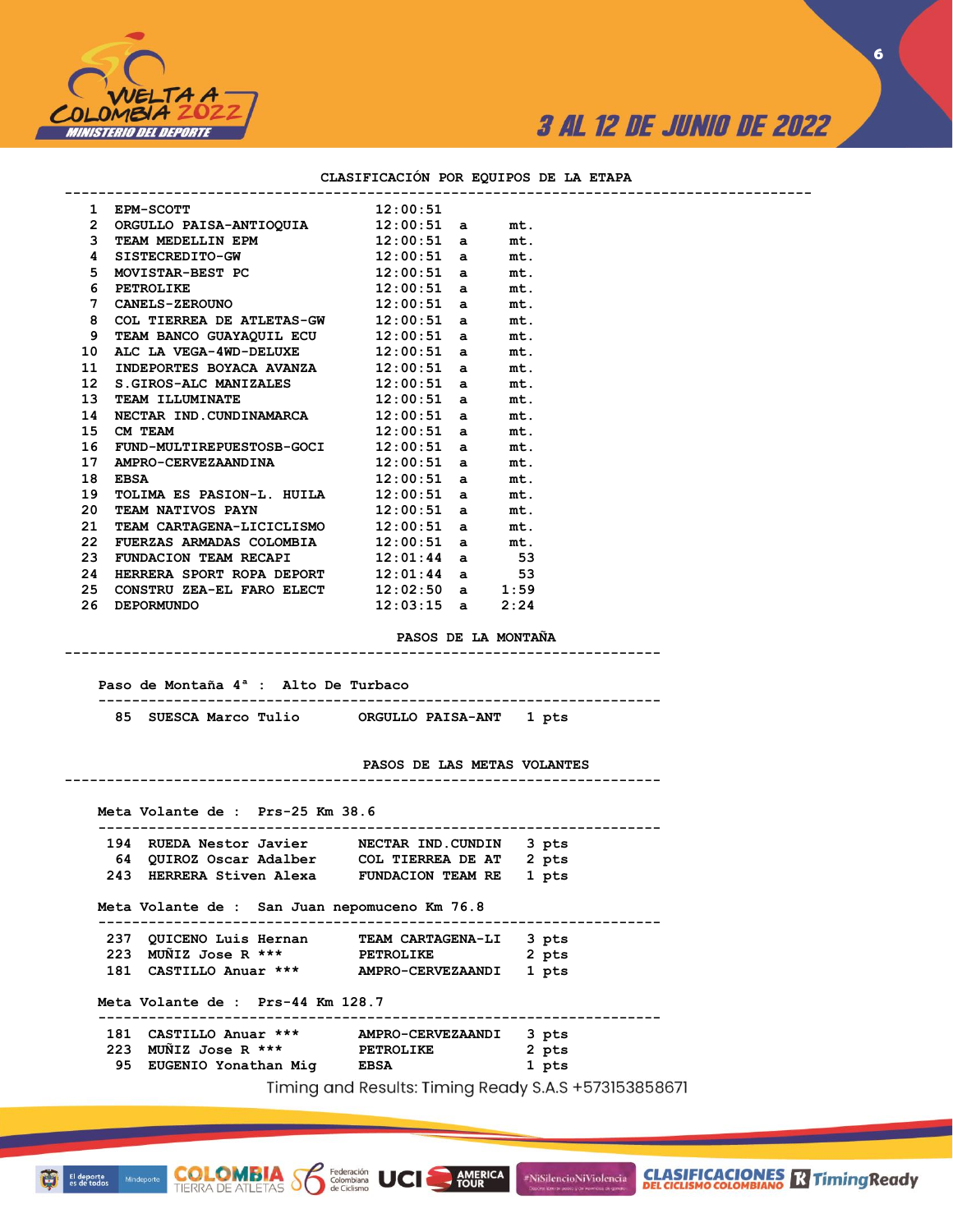

**7**

### **CLASIFICACION POR PUNTOS DE LA ETAPA**

| 1  | 65  | SOTO, Nelson Andres ELITE   |              | COL TIERREA DE ATLETAS-GW                             | 15 Pts |
|----|-----|-----------------------------|--------------|-------------------------------------------------------|--------|
| 2  | 83  | COLON, Johan Antonio        | <b>ELITE</b> | ORGULLO PAISA-ANTIOQUIA                               | 12 Pts |
| 3  | 107 | CHIA, Luis Carlos           | ELITE        | S.GIROS-ALC MANIZALES                                 | 10 Pts |
| 4  | 224 | PARRA, Jordan Arley         | <b>ELITE</b> | PETROLIKE                                             | 8 Pts  |
| 5  | 16  | <b>REYES, Aldemar</b>       | ELITE        | TEAM MEDELLIN EPM                                     | 7 Pts  |
| 6  | 54  | OCHOA, Diego Antonio ELITE  |              | <b>EPM-SCOTT</b>                                      | 6 Pts  |
| 7  | 112 | BUSTAMANTE, Adrian Ca ELITE |              | SISTECREDITO-GW                                       | 5 Pts  |
| 8  | 76  | UMBA, Juan Alejandro SUB23  |              | INDEPORTES BOYACA AVANZA                              | 4 Pts  |
| 9  | 223 | $M\tilde{M}$ IZ,Jose R ***  | SUB23        | <b>PETROLIKE</b>                                      | 4 Pts  |
| 10 | 181 | CASTILLO, Anuar ***         | SUB23        | AMPRO-CERVEZAANDINA                                   | 4 Pts  |
| 11 | 34  | GUAMA, Bayron               | <b>ELITE</b> | MOVISTAR-BEST PC                                      | 3 Pts  |
| 12 | 194 | RUEDA, Nestor Javier ELITE  |              | NECTAR IND.CUNDINAMARCA                               | 3 Pts  |
| 13 | 237 | QUICENO, Luis Hernan ELITE  |              | TEAM CARTAGENA-LICICLISMO                             | 3 Pts  |
| 14 | 43  | PRADO, Ignacio De Jes ELITE |              | <b>CANELS-ZEROUNO</b>                                 | 2 Pts  |
| 15 | 64  |                             |              | QUIROZ, Oscar Adalber ELITE COL TIERREA DE ATLETAS-GW | 2 Pts  |
| 16 | 243 | HERRERA, Stiven Alexa ELITE |              | <b>FUNDACION TEAM RECAPI</b>                          | 1 Pts  |
| 17 | 95  | EUGENIO, Yonathan Mig ELITE |              | <b>EBSA</b>                                           | 1 Pts  |

Timing and Results: Timing Ready S.A.S +573153858671

AMERICA

#NiSilencioNiViolencia

**COLOMBIA Solutions UCI** 

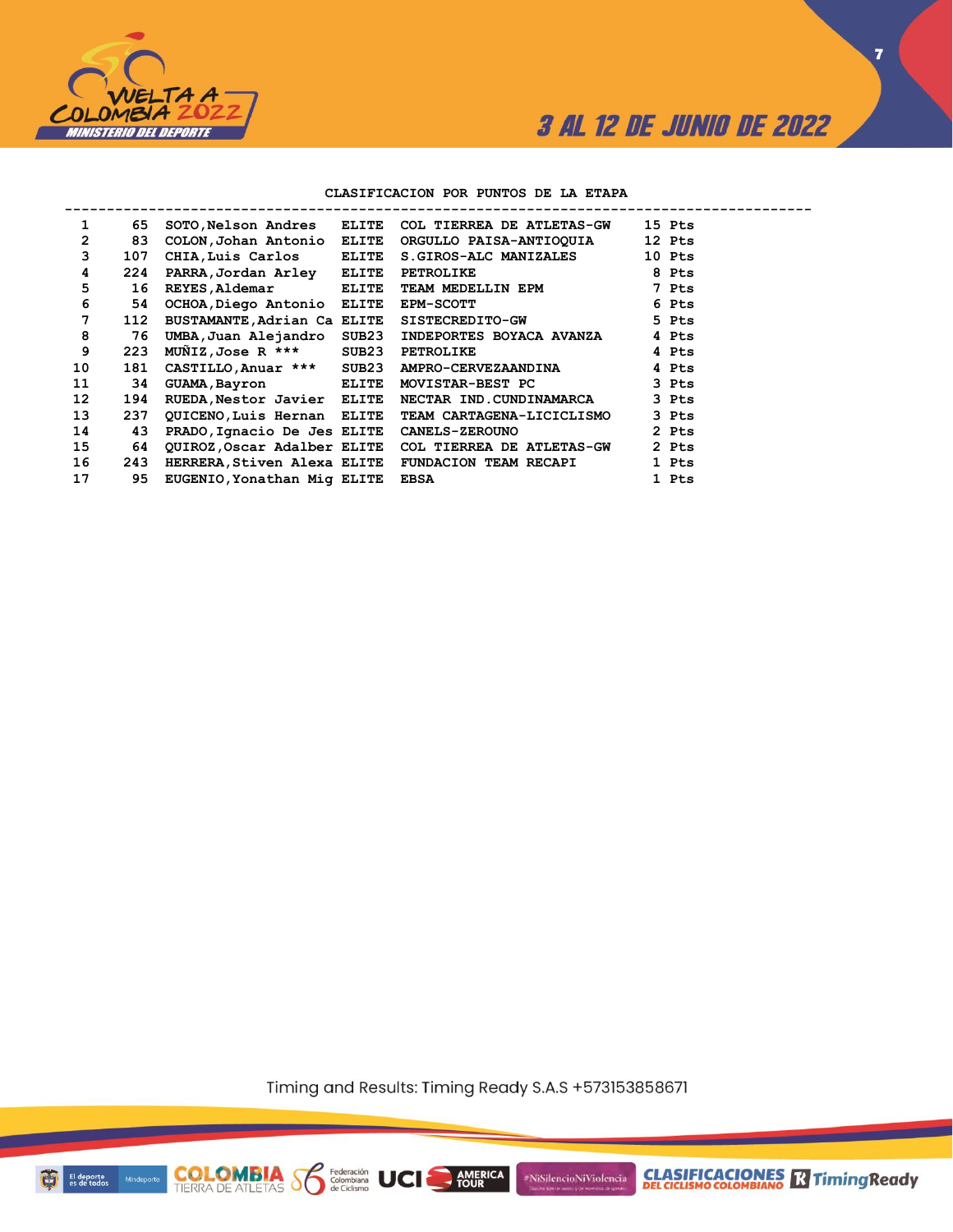

**CLASIFICACIONES** TimingReady

**8**

## **CLASIFICACION GENERAL**

#### **DESPUES DE LA SEGUNDA ETAPA CARTAGENA-SINCELEJO**

| Fecha   |     | : 04/06/22                                                 |                   |                              |                  |            |    |
|---------|-----|------------------------------------------------------------|-------------------|------------------------------|------------------|------------|----|
|         |     | Distancia acumulada : 300.1 Kms - Promed : 43.87 Kms/hora. |                   |                              |                  |            |    |
| Cls     | Dor | Apellido, Nombre                                           |                   | Categ Publicidad             | Tiempos          | Diferencia |    |
|         |     |                                                            |                   |                              |                  |            |    |
| $1. -$  | 107 | CHIA, Luis Carlos                                          | <b>ELITE</b>      | S.GIROS-ALC MANIZALES        | $06:50:11-000$   |            |    |
| $2 -$   | 65  | SOTO, Nelson Andres                                        | <b>ELITE</b>      | COL TIERREA DE ATLETAS-GW    | $06:50:15-000$ a |            | 4  |
| $3 -$   | 76  | UMBA, Juan Alejandro                                       | SUB <sub>23</sub> | INDEPORTES BOYACA AVANZA     | $06:50:19-000$ a |            | 8  |
| $4 -$   | 83  | COLON, Johan Antonio                                       | <b>ELITE</b>      | ORGULLO PAISA-ANTIOQUIA      | $06:50:19-000$ a |            | 8  |
| $5. -$  | 117 | SAMUDIO, Carlos Ariel                                      | <b>ELITE</b>      | SISTECREDITO-GW              | 06:50:19-000 a   |            | 8  |
| $6. -$  | 194 | RUEDA, Nestor Javier                                       | <b>ELITE</b>      | NECTAR IND. CUNDINAMARCA     | $06:50:20-000$ a |            | 9  |
| $7 -$   | 223 | MUNIZ, Jose R ***                                          | SUB <sub>23</sub> | <b>PETROLIKE</b>             | 06:50:20-000 a   |            | 9  |
| $8 -$   | 224 | PARRA, Jordan Arley                                        | <b>ELITE</b>      | PETROLIKE                    | 06:50:21-000 a   |            | 10 |
| $9 -$   | 181 | CASTILLO, Anuar ***                                        | SUB <sub>23</sub> | AMPRO-CERVEZAANDINA          | $06:50:21-000$ a |            | 10 |
| $10. -$ | 237 | QUICENO, Luis Hernan                                       | <b>ELITE</b>      | TEAM CARTAGENA-LICICLISMO    | $06:50:22-000$ a |            | 11 |
| $11. -$ | 124 | CASTRO, Camilo Andres                                      | <b>ELITE</b>      | CM TEAM                      | $06:50:22-000$ a |            | 11 |
| $12 -$  | 43  | PRADO, Ignacio De Jesus ELITE                              |                   | <b>CANELS-ZEROUNO</b>        | $06:50:23-000$ a |            | 12 |
| $13 -$  | 64  | QUIROZ, Oscar Adalberto ELITE                              |                   | COL TIERREA DE ATLETAS-GW    | $06:50:23-000$ a |            | 12 |
| $14. -$ | 3   | HARO, Steven Wilson                                        | <b>ELITE</b>      | TEAM BANCO GUAYAQUIL ECU     | $06:50:24-000$ a |            | 13 |
| $15. -$ | 227 | ALVAREZ, Miguel Luis                                       | <b>ELITE</b>      | <b>PETROLIKE</b>             | 06:50:24-000 a   |            | 13 |
| $16. -$ | 243 | HERRERA, Stiven Alexand ELITE                              |                   | <b>FUNDACION TEAM RECAPI</b> | $06:50:24-000$ a |            | 13 |
| $17. -$ | 54  | OCHOA, Diego Antonio                                       | <b>ELITE</b>      | <b>EPM-SCOTT</b>             | $06:50:25-000$ a |            | 14 |
| $18. -$ | 34  | GUAMA, Bayron                                              | <b>ELITE</b>      | MOVISTAR-BEST PC             | $06:50:25-000$ a |            | 14 |
| $19. -$ | 112 | BUSTAMANTE, Adrian Cami ELITE                              |                   | SISTECREDITO-GW              | $06:50:25-000$ a |            | 14 |
| $20 -$  | 16  | REYES, Aldemar                                             | <b>ELITE</b>      | TEAM MEDELLIN EPM            | $06:50:25-000$ a |            | 14 |
| $21 -$  | 15  | SANCHEZ, Brayan Stiven                                     | <b>ELITE</b>      | TEAM MEDELLIN EPM            | $06:50:25-000$ a |            | 14 |
| $22 -$  | 56  | BOHORQUEZ, Hernando                                        | <b>ELITE</b>      | <b>EPM-SCOTT</b>             | $06:50:25-000$ a |            | 14 |
| $23 -$  | 81  | GIL, Angel Alexander                                       | <b>ELITE</b>      | ORGULLO PAISA-ANTIOQUIA      | $06:50:25-000$ a |            | 14 |
| $24. -$ | 21  | TORRES, Rodolfo Andres                                     | <b>ELITE</b>      | <b>TEAM ILLUMINATE</b>       | $06:50:25-000$ a |            | 14 |
| $25. -$ | 154 | CANASTUJ, Jose David                                       | <b>ELITE</b>      | ALC LA VEGA-4WD-DELUXE       | 06:50:25-000 a   |            | 14 |
| $26. -$ | 87  | RENDON, Juan Tito ***                                      | SUB <sub>23</sub> | ORGULLO PAISA-ANTIOQUIA      | $06:50:25-000$ a |            | 14 |
| $27. -$ | 52  | CONTRERAS, Rodrigo                                         | <b>ELITE</b>      | <b>EPM-SCOTT</b>             | 06:50:25-000 a   |            | 14 |
| $28 -$  | 86  | OSORIO, Frank Yair                                         | <b>ELITE</b>      | ORGULLO PAISA-ANTIOQUIA      | 06:50:25-000 a   |            | 14 |
| $29. -$ | 61  | PEÑA, Wilson Estiben                                       |                   |                              |                  |            | 14 |
|         | 233 |                                                            | <b>ELITE</b>      | COL TIERREA DE ATLETAS-GW    | $06:50:25-000$ a |            | 14 |
| $30 -$  | 192 | ARZUAGA, Julio Jose                                        | SUB <sub>23</sub> | TEAM CARTAGENA-LICICLISMO    | 06:50:25-000 a   |            | 14 |
| 31.-    |     | GARZON, Marlon David                                       | <b>ELITE</b>      | NECTAR IND. CUNDINAMARCA     | $06:50:25-000$ a |            | 14 |
| $32 -$  | 7   | TORO, Alexander                                            | <b>ELITE</b>      | TEAM BANCO GUAYAQUIL ECU     | $06:50:25-000$ a |            |    |
| $33 -$  | 211 | PAREDES, Cesar Nicolas                                     | <b>ELITE</b>      | FUND-MULTIREPUESTOSB-GOCI    | $06:50:25-000$ a |            | 14 |
| $34. -$ | 73  | URIAN, Jose M ***                                          | SUB <sub>23</sub> | INDEPORTES BOYACA AVANZA     | $06:50:25-000$ a |            | 14 |
| $35. -$ | 45  | CADENA, Edgar ***                                          | SUB <sub>23</sub> | <b>CANELS-ZEROUNO</b>        | $06:50:25-000$ a |            | 14 |
| $36. -$ | 121 | MUÑOZ, Edison                                              | <b>ELITE</b>      | CM TEAM                      | $06:50:25-000$ a |            | 14 |
| $37. -$ | 5   | GUTIERREZ, Carlos Alber ELITE                              |                   | TEAM BANCO GUAYAQUIL ECU     | $06:50:25-000$ a |            | 14 |
| $38 -$  | 175 | RUBIANO, Juan S ***                                        | SUB <sub>23</sub> | TOLIMA ES PASION-L. HUILA    | $06:50:25-000$ a |            | 14 |
| 39.-    | 51  | SUAREZ, Juan Pablo                                         | <b>ELITE</b>      | <b>EPM-SCOTT</b>             | $06:50:25-000$ a |            | 14 |
| $40 -$  | 111 | AGUIRRE, Hernan Ricardo ELITE                              |                   | SISTECREDITO-GW              | 06:50:25-000 a   |            | 14 |
| 41.-    | 183 | CASTILLO, Jhon ***                                         | SUB <sub>23</sub> | AMPRO-CERVEZAANDINA          | $06:50:25-000$ a |            | 14 |
| $42 -$  | 161 | BOBADILLA, Duban Camilo ELITE                              |                   | TEAM NATIVOS PAYN            | $06:50:25-000$ a |            | 14 |
| $43. -$ | 113 | GOMEZ, David Santiago                                      | <b>ELITE</b>      | SISTECREDITO-GW              | $06:50:25-000$ a |            | 14 |
| 44.-    | 57  | RODRIGUEZ, John Anderso ELITE                              |                   | <b>EPM-SCOTT</b>             | $06:50:25-000$ a |            | 14 |
| $45. -$ | 241 | ARIZA, Heimarhanz                                          | <b>ELITE</b>      | FUNDACION TEAM RECAPI        | $06:50:25-000$ a |            | 14 |
| $46. -$ | 35  | NOVOA, Sebastian                                           | <b>ELITE</b>      | MOVISTAR-BEST PC             | $06:50:25-000$ a |            | 14 |
| $47. -$ | 53  | MUÑOZ, Cristian Camilo                                     | <b>ELITE</b>      | <b>EPM-SCOTT</b>             | 06:50:25-000 a   |            | 14 |
| $48. -$ | 226 | PEDROZA, Andres Camilo                                     | ELITE             | PETROLIKE                    | 06:50:25-000 a   |            | 14 |
| 49.-    | 156 | JULAJUJ, Elex Rony                                         | <b>ELITE</b>      | ALC LA VEGA-4WD-DELUXE       | $06:50:25-000$ a |            | 14 |
| $50. -$ | 123 | ANGARITA, Marvin Orland ELITE                              |                   | <b>CM TEAM</b>               | 06:50:25-000 a   |            | 14 |

Timing and Results: Timing Ready S.A.S +573153858671

AMERICA

#NiSilencioNiViolencia

**COLOMBIA SP** 

Federación<br>Colombiana<br>de Ciclismo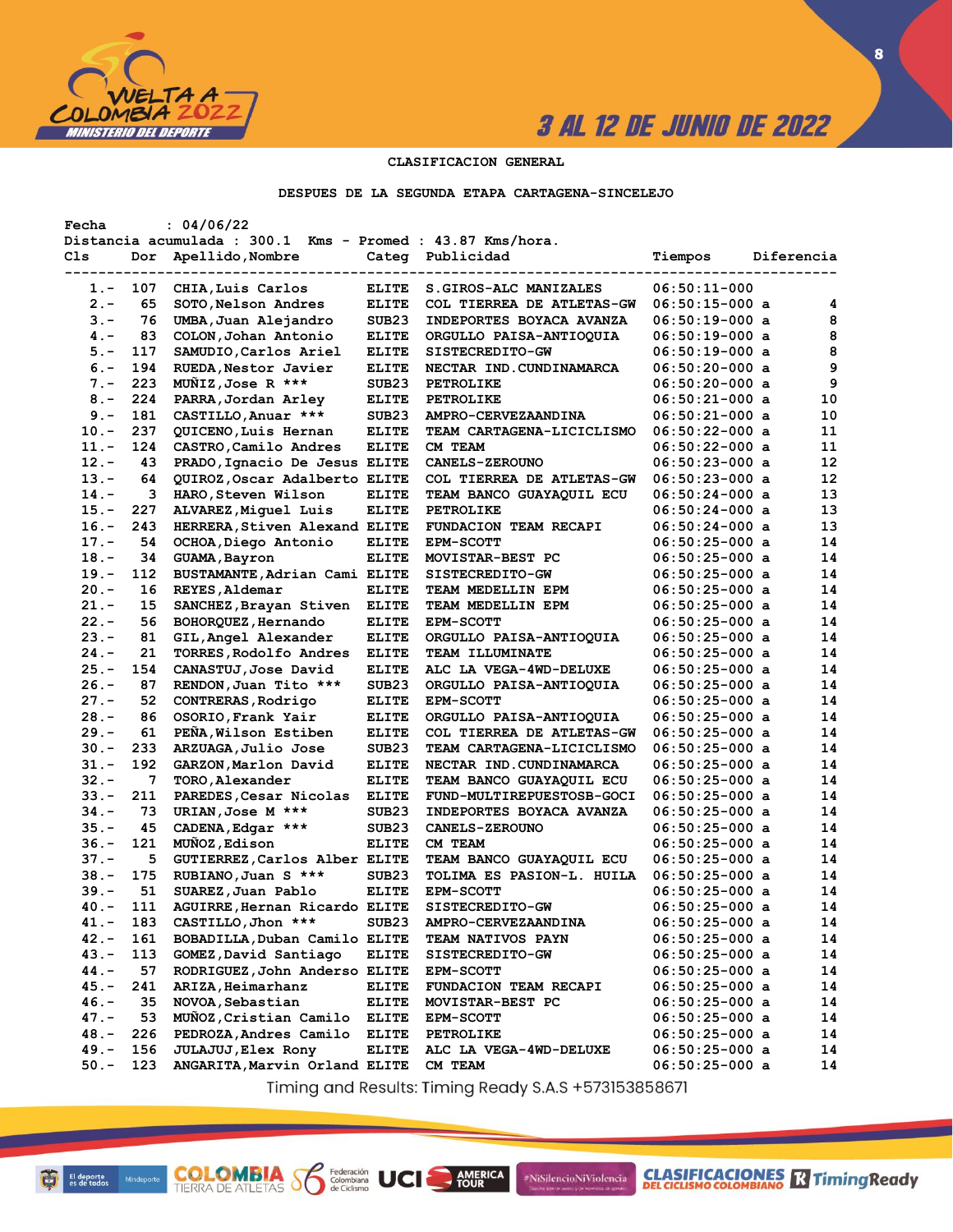

**CLASIFICACIONES** TimingReady

**9**

## **CLASIFICACION GENERAL**

### **DESPUES DE LA SEGUNDA ETAPA CARTAGENA-SINCELEJO**

| Fecha    |              | : 04/06/22                                                 |                              |                           |                  |            |    |
|----------|--------------|------------------------------------------------------------|------------------------------|---------------------------|------------------|------------|----|
|          |              | Distancia acumulada : 300.1 Kms - Promed : 43.87 Kms/hora. |                              |                           |                  |            |    |
| Cls      | Dor          | Apellido, Nombre                                           | Categ                        | Publicidad                | Tiempos          | Diferencia |    |
|          |              |                                                            |                              |                           |                  |            |    |
| $51. -$  | 92.          | CHAPARRO, Yeison Andres ELITE                              |                              | <b>EBSA</b>               | $06:50:25-000$ a |            | 14 |
| $52 -$   | 252          | MORENO, Javier Esteban                                     | SUB23                        | <b>DEPORMUNDO</b>         | $06:50:25-000$ a |            | 14 |
| $53. -$  | $\mathbf{1}$ | HERNANDEZ, Jose Tito                                       | <b>ELITE</b>                 | TEAM BANCO GUAYAQUIL ECU  | $06:50:25-000$ a |            | 14 |
| $54. -$  | 212          | BAEZ, Esneider Arley                                       | <b>ELITE</b>                 | FUND-MULTIREPUESTOSB-GOCI | 06:50:25-000 a   |            | 14 |
| $55. -$  | 55           | CHAVES, German Enrique                                     | <b>ELITE</b>                 | <b>EPM-SCOTT</b>          | 06:50:25-000 a   |            | 14 |
| $56. -$  | 221          | RUBIANO, Miguel Angel                                      | <b>ELITE</b>                 | <b>PETROLIKE</b>          | $06:50:25-000$ a |            | 14 |
| $57. -$  | 152          | LOPEZ, Luis                                                | <b>ELITE</b>                 | ALC LA VEGA-4WD-DELUXE    | 06:50:25-000 a   |            | 14 |
| $58. -$  | 6            | <b>QUINTEROS, Alexis Benja ELITE</b>                       |                              | TEAM BANCO GUAYAQUIL ECU  | $06:50:25-000$ a |            | 14 |
| 59.-     | 106          | SUAZA, Bernando Albeiro ELITE                              |                              | S.GIROS-ALC MANIZALES     | 06:50:25-000 a   |            | 14 |
| $60 -$   | 225          | CANO, Diego Fernando                                       | <b>ELITE</b>                 | <b>PETROLIKE</b>          | $06:50:25-000$ a |            | 14 |
| $61. -$  | 77           | DIAGAMA, Marlon ***                                        | SUB <sub>23</sub>            | INDEPORTES BOYACA AVANZA  | $06:50:25-000$ a |            | 14 |
| $62 -$   | 153          | MUNOZ, Jonatrhan Stiven ELITE                              |                              | ALC LA VEGA-4WD-DELUXE    | 06:50:25-000 a   |            | 14 |
| $63 -$   | 17           | <b>JAMAICA, Javier Ernesto ELITE</b>                       |                              | TEAM MEDELLIN EPM         | 06:50:25-000 a   |            | 14 |
|          | 162          |                                                            |                              |                           |                  |            | 14 |
| $64. -$  |              | BORDA, Brayan Yesid                                        | <b>ELITE</b>                 | TEAM NATIVOS PAYN         | $06:50:25-000$ a |            |    |
| $65. -$  | 41           | PARRA, Heiner Rodrigo                                      | <b>ELITE</b>                 | <b>CANELS-ZEROUNO</b>     | 06:50:25-000 a   |            | 14 |
| $66. -$  | 193          | PEDRAZA, Walter Fernand ELITE                              |                              | NECTAR IND. CUNDINAMARCA  | $06:50:25-000$ a |            | 14 |
| $67. -$  | 103          | TABARES, Jordan Felipe                                     | <b>ELITE</b>                 | S.GIROS-ALC MANIZALES     | $06:50:25-000$ a |            | 14 |
| $68. -$  | 66           | PINEDA, Rafael Stive                                       | <b>ELITE</b>                 | COL TIERREA DE ATLETAS-GW | 06:50:25-000 a   |            | 14 |
| $69. -$  | 122          | BURGOS, Eli Saul                                           | <b>ELITE</b>                 | CM TEAM                   | $06:50:25-000$ a |            | 14 |
| $70. -$  | 151          | RODRIGUEZ, Juan ***                                        | SUB <sub>23</sub>            | ALC LA VEGA-4WD-DELUXE    | 06:50:25-000 a   |            | 14 |
| $71. -$  | 215          | CALLEJAS, Edinson ***                                      | SUB <sub>23</sub>            | FUND-MULTIREPUESTOSB-GOCI | 06:50:25-000 a   |            | 14 |
| $72 -$   | 234          | KELLY, Santiago A ***                                      | SUB <sub>23</sub>            | TEAM CARTAGENA-LICICLISMO | 06:50:25-000 a   |            | 14 |
| $73. -$  | 14           | OYOLA, Robigzon Leandro ELITE                              |                              | TEAM MEDELLIN EPM         | 06:50:25-000 a   |            | 14 |
| $74. -$  | 182          | ORTIZ, Emmanuel                                            | SUB <sub>23</sub>            | AMPRO-CERVEZAANDINA       | $06:50:25-000$ a |            | 14 |
| $75. -$  | 62           | ATAPUMA, Jhon Darwin                                       | <b>ELITE</b>                 | COL TIERREA DE ATLETAS-GW | 06:50:25-000 a   |            | 14 |
| $76. -$  | 22           | SARMIENTO, Johnatan Fer ELITE                              |                              | TEAM ILLUMINATE           | $06:50:25-000$ a |            | 14 |
| $77. -$  | 101          | CHAPARRO, Didier Alonso ELITE                              |                              | S.GIROS-ALC MANIZALES     | 06:50:25-000 a   |            | 14 |
| $78. -$  | 33           | PANTOJA, Cesar ***                                         | SUB <sub>23</sub>            | MOVISTAR-BEST PC          | $06:50:25-000$ a |            | 14 |
| $79. -$  | 32           | MONTENEGRO, Santiago                                       | <b>ELITE</b>                 | MOVISTAR-BEST PC          | $06:50:25-000$ a |            | 14 |
| $80 -$   | 213          | DIAZ, Manuel Ignacio                                       | <b>ELITE</b>                 | FUND-MULTIREPUESTOSB-GOCI | $06:50:25-000$ a |            | 14 |
| $81. -$  | 72           | FERNANDEZ, Oscar Hernan SUB23                              |                              | INDEPORTES BOYACA AVANZA  | 06:50:25-000 a   |            | 14 |
| $82 -$   | 105          | RINCON, Yeison Alejandr ELITE                              |                              | S.GIROS-ALC MANIZALES     | 06:50:25-000 a   |            | 14 |
| $83 -$   | 141          | ROMERO, Carlos Andres                                      | SUB <sub>23</sub>            | HERRERA SPORT ROPA DEPORT | $06:50:25-000$ a |            | 14 |
| $84. -$  | 84           | OSORIO, Juan Felipe                                        | <b>ELITE</b>                 | ORGULLO PAISA-ANTIOQUIA   | 06:50:25-000 a   |            | 14 |
| $85. -$  | 134          | MARTINEZ, Ivan Estiven                                     | SUB <sub>23</sub>            | CONSTRU ZEA-EL FARO ELECT | 06:50:25-000 a   |            | 14 |
| $86. -$  | 203          | JARAVA, Fernando ***                                       | SUB <sub>23</sub>            | FUERZAS ARMADAS COLOMBIA  | $06:50:25-000$ a |            | 14 |
| $87. -$  | 74           | PATIÑO, Edwin Alejandro SUB23                              |                              | INDEPORTES BOYACA AVANZA  | $06:50:25-000$ a |            | 14 |
| $88. -$  | 12           |                                                            |                              |                           |                  |            | 14 |
|          |              | DUARTE, Fabio Andres                                       | <b>ELITE</b><br><b>ELITE</b> | TEAM MEDELLIN EPM         | $06:50:25-000$ a |            | 14 |
| $89. -$  | 115          | MARTINEZ, Juan Esteban                                     |                              | SISTECREDITO-GW           | $06:50:25-000$ a |            |    |
| $90 -$   | 11           | SEVILLA, Oscar Miquel                                      | <b>ELITE</b>                 | TEAM MEDELLIN EPM         | $06:50:25-000$ a |            | 14 |
| $91. -$  | 2            | CHALAPUD, Robinson Edua ELITE                              |                              | TEAM BANCO GUAYAQUIL ECU  | $06:50:25-000$ a |            | 14 |
| $92 -$   | 4            | HUERA, Richard Rolando                                     | <b>ELITE</b>                 | TEAM BANCO GUAYAQUIL ECU  | 06:50:25-000 a   |            | 14 |
| $93 -$   | 214          | PEREZ, Wilmar Jahir                                        | <b>ELITE</b>                 | FUND-MULTIREPUESTOSB-GOCI | $06:50:25-000$ a |            | 14 |
| 94.-     | 97           | PIRA, Omar ***                                             | SUB <sub>23</sub>            | <b>EBSA</b>               | $06:50:25-000$ a |            | 14 |
| $95. -$  | 31           | URBANO, Jerson Ruben                                       | <b>ELITE</b>                 | MOVISTAR-BEST PC          | $06:50:25-000$ a |            | 14 |
| $96. -$  | 191          | SIERRA, Yecid Arturo                                       | <b>ELITE</b>                 | NECTAR IND. CUNDINAMARCA  | $06:50:25-000$ a |            | 14 |
| $97. -$  | 176          | ROBLES, Camilo A ***                                       | SUB <sub>23</sub>            | TOLIMA ES PASION-L. HUILA | 06:50:25-000 a   |            | 14 |
| $98. -$  | 104          | MARTINEZ, Luis Miguel                                      | ELITE                        | S.GIROS-ALC MANIZALES     | $06:50:25-000$ a |            | 14 |
| $99. -$  | 23           | CASTIBLANCO, Jorge Cami ELITE                              |                              | <b>TEAM ILLUMINATE</b>    | $06:50:25-000$ a |            | 14 |
| $100. -$ | 42           | SANTOS, Efren                                              | <b>ELITE</b>                 | <b>CANELS-ZEROUNO</b>     | 06:50:25-000 a   |            | 14 |

Timing and Results: Timing Ready S.A.S +573153858671

**AMERICA** 

#NiSilencioNiViolencia

**COLOMBIA SP** 

Federación<br>Colombiana<br>de Ciclismo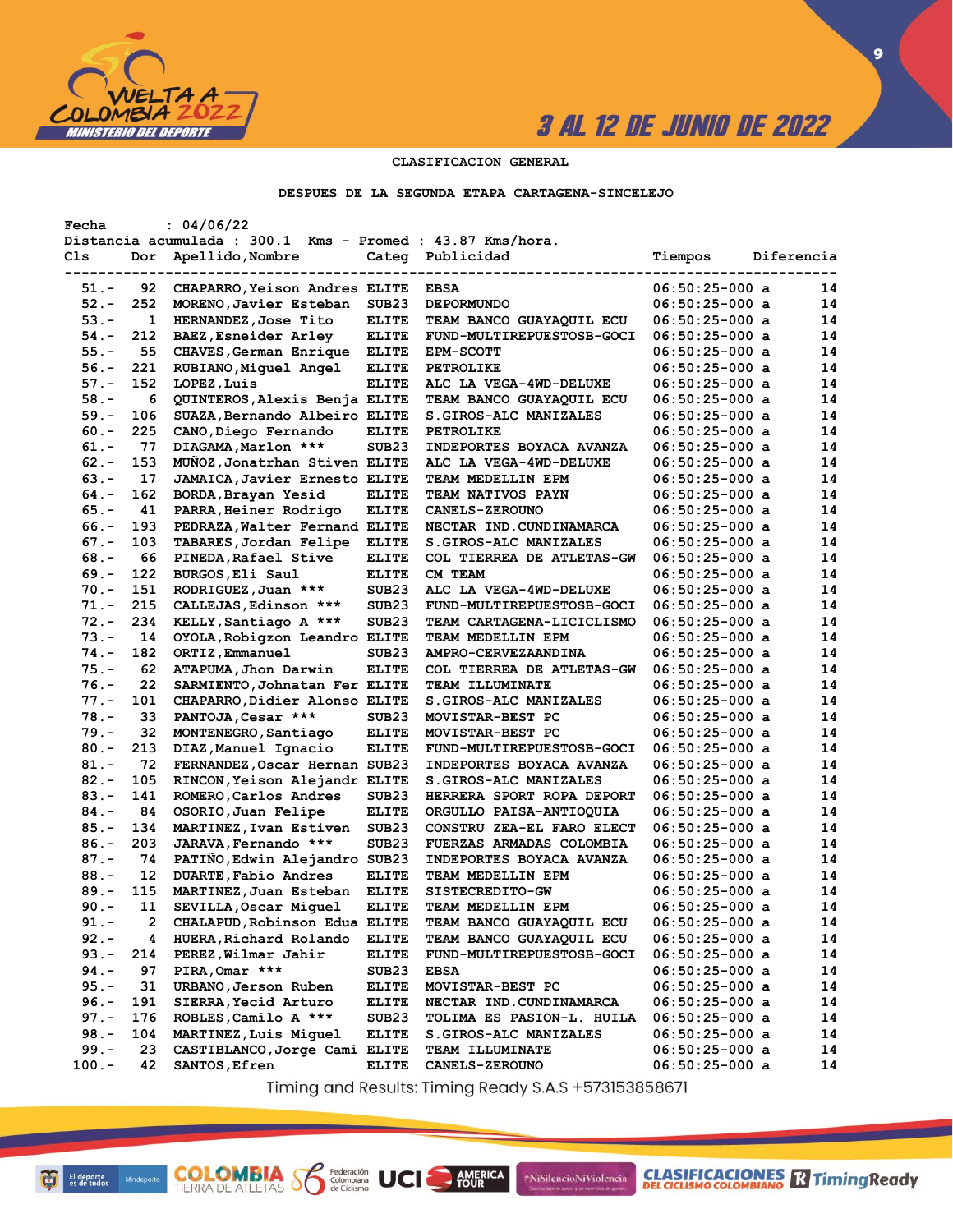

**CLASIFICACIONES R** Timing Ready

**10**

## **CLASIFICACION GENERAL**

### **DESPUES DE LA SEGUNDA ETAPA CARTAGENA-SINCELEJO**

| Fecha    |     | : 04/06/22                                                 |                   |                                  |                  |            |
|----------|-----|------------------------------------------------------------|-------------------|----------------------------------|------------------|------------|
|          |     | Distancia acumulada : 300.1 Kms - Promed : 43.87 Kms/hora. |                   |                                  |                  |            |
| Cls      | Dor | Apellido, Nombre                                           | Categ             | Publicidad                       | Tiempos          | Diferencia |
|          |     |                                                            |                   |                                  |                  |            |
| 101.-    | 114 | GUERRERO, Juan Diego                                       | <b>ELITE</b>      | SISTECREDITO-GW                  | $06:50:25-000$ a | 14         |
| $102 -$  | 67  | RICO, Cristian David                                       | SUB <sub>23</sub> | COL TIERREA DE ATLETAS-GW        | $06:50:25-000$ a | 14         |
| $103 -$  | 44  | CORTE, Eduardo                                             | <b>ELITE</b>      | <b>CANELS-ZEROUNO</b>            | $06:50:25-000$ a | 14         |
| $104. -$ | 71  | VARGAS, Adrian Enrique                                     | <b>ELITE</b>      | INDEPORTES BOYACA AVANZA         | $06:50:25-000$ a | 14         |
| $105. -$ | 174 | CERQUERA, William Anton ELITE                              |                   | TOLIMA ES PASION-L. HUILA        | $06:50:25-000$ a | 14         |
| $106. -$ | 196 | FORERO, Juan Sebastian                                     | <b>ELITE</b>      | NECTAR IND. CUNDINAMARCA         | $06:50:25-000$ a | 14         |
| $107.-$  | 96  | PARRA, Carlos Andres                                       | <b>ELITE</b>      | <b>EBSA</b>                      | $06:50:25-000$ a | 14         |
| $108. -$ | 94  | ACOSTA, Ruben Dario                                        | <b>ELITE</b>      | <b>EBSA</b>                      | $06:50:25-000$ a | 14         |
| $109. -$ | 142 | MALDONADO, Jonnathan ** SUB23                              |                   | HERRERA SPORT ROPA DEPORT        | $06:50:25-000$ a | 14         |
| $110.-$  | 116 | CARDONA, Julian                                            | <b>ELITE</b>      | <b>SISTECREDITO-GW</b>           | $06:50:25-000$ a | 14         |
| $111. -$ | 75  | SOSSA, Juan P ***                                          | SUB <sub>23</sub> | <b>INDEPORTES BOYACA AVANZA</b>  | $06:50:25-000$ a | 14         |
| $112. -$ | 102 | MORENO, Salvador                                           | <b>ELITE</b>      | <b>S.GIROS-ALC MANIZALES</b>     | $06:50:25-000$ a | 14         |
| $113 -$  | 195 | <b>HERNANDEZ, Rafael</b>                                   | <b>ELITE</b>      | NECTAR IND.CUNDINAMARCA          | $06:50:25-000$ a | 14         |
| $114. -$ | 205 | MOYA, Maycol Stiven                                        | <b>ELITE</b>      | FUERZAS ARMADAS COLOMBIA         | $06:50:25-000$ a | 14         |
| $115. -$ | 63  | MENDOZA, Omar Alberto                                      | <b>ELITE</b>      | COL TIERREA DE ATLETAS-GW        | $06:50:25-000$ a | 14         |
| $116. -$ | 91  | ORTEGA, Robinson Armand ELITE                              |                   | <b>EBSA</b>                      | $06:50:25-000$ a | 14         |
| $117. -$ | 204 | QUINTERO, Brayan ***                                       | SUB23             | <b>FUERZAS ARMADAS COLOMBIA</b>  | $06:50:25-000$ a | 14         |
| $118. -$ | 206 | MACA, Leison Damian                                        | <b>ELITE</b>      | FUERZAS ARMADAS COLOMBIA         | $06:50:25-000$ a | 14         |
| $119. -$ | 236 | GUAVITA, Cesar D ***                                       | SUB <sub>23</sub> | TEAM CARTAGENA-LICICLISMO        | $06:50:25-000$ a | 14         |
| $120 -$  | 165 | SANCHEZ, Yerzon Eduardo ELITE                              |                   | <b>TEAM NATIVOS PAYN</b>         | $06:50:25-000$ a | 14         |
| $121. -$ | 136 |                                                            | <b>ELITE</b>      | CONSTRU ZEA-EL FARO ELECT        | $06:50:25-000$ a | 14         |
| $122 -$  | 171 | CRUZ, Juan Carlos                                          |                   |                                  |                  | 14         |
|          |     | QUINTERO, Edisson ***                                      | SUB <sub>23</sub> | TOLIMA ES PASION-L. HUILA        | $06:50:25-000$ a | 14         |
| $123 -$  | 126 | OSORIO, Edison Estefan                                     | <b>ELITE</b>      | CM TEAM                          | $06:50:25-000$ a |            |
| $124. -$ | 222 | GRANADOS, David S ***                                      | SUB <sub>23</sub> | PETROLIKE                        | $06:50:25-000$ a | 14         |
| $125. -$ | 36  | CAICEDO, Pablo                                             | <b>ELITE</b>      | MOVISTAR-BEST PC                 | $06:51:18-000$ a | 1:07       |
| $126. -$ | 24  | <b>SCHAUB, Sebastian</b>                                   | <b>ELITE</b>      | <b>TEAM ILLUMINATE</b>           | $06:51:18-000$ a | 1:07       |
| $127. -$ | 143 | DIAZ, Christopher ***                                      | SUB23             | HERRERA SPORT ROPA DEPORT        | $06:51:18-000$ a | 1:07       |
| $128 -$  | 95  | EUGENIO, Yonathan Migue ELITE                              |                   | <b>EBSA</b>                      | $06:51:25-000$ a | 1:14       |
| $129. -$ | 255 | JOSA, Carlos E ***                                         | <b>ELITE</b>      | <b>DEPORMUNDO</b>                | $06:51:26-000$ a | 1:15       |
| $130 -$  | 232 | POSSO, Eduardo J ***                                       | SUB <sub>23</sub> | TEAM CARTAGENA-LICICLISMO        | $06:51:26-000$ a | 1:15       |
| 131.-    | 197 | MORENO, Juan J ***                                         | SUB <sub>23</sub> | NECTAR IND. CUNDINAMARCA         | $06:51:36-000$ a | 1:25       |
| $132 -$  | 253 | GARCIA, Edgar ***                                          | SUB <sub>23</sub> | <b>DEPORMUNDO</b>                | $06:51:48-000$ a | 1:37       |
| $133 -$  | 202 | MARTINEZ, Rafael ***                                       | SUB23             | FUERZAS ARMADAS COLOMBIA         | $06:51:57-000$ a | 1:46       |
| 134.-    | 184 | GAYON, Daniel F ***                                        | SUB23             | <b>AMPRO-CERVEZAANDINA</b>       | $06:52:06-000$ a | 1:55       |
| $135.-$  | 137 | RODRIGUEZ, Brandon ***                                     | SUB <sub>23</sub> | CONSTRU ZEA-EL FARO ELECT        | $06:52:24-000$ a | 2:13       |
| $136. -$ | 25  | KIANI, Aria                                                | <b>ELITE</b>      | <b>TEAM ILLUMINATE</b>           | $06:52:31-000$ a | 2:20       |
| $137. -$ | 246 | GOMEZ, Hernan Dario                                        | <b>ELITE</b>      | FUNDACION TEAM RECAPI            | $06:52:38-000$ a | 2:27       |
| $138 -$  | 82  | CASTANO, Sebastian Alex ELITE                              |                   | ORGULLO PAISA-ANTIOQUIA          | $06:52:51-000$ a | 2:40       |
| $139. -$ | 145 | VALBUENA, Mario ***                                        | SUB <sub>23</sub> | HERRERA SPORT ROPA DEPORT        | $06:52:56-000$ a | 2:45       |
| $140 -$  | 173 | QUETAMA, Yeison Ubarley ELITE                              |                   | TOLIMA ES PASION-L. HUILA        | $06:53:16-000$ a | 3:05       |
| 141.-    | 135 | CIFUENTES, Fabian Stive ELITE                              |                   | CONSTRU ZEA-EL FARO ELECT        | $06:53:19-000$ a | 3:08       |
| $142. -$ | 166 | ALONSO, John ***                                           | SUB <sub>23</sub> | <b>TEAM NATIVOS PAYN</b>         | $06:53:33-000$ a | 3:22       |
| $143. -$ | 167 | FORERO, Juan David                                         | SUB <sub>23</sub> | <b>TEAM NATIVOS PAYN</b>         | $06:53:33-000$ a | 3:22       |
| $144. -$ | 231 | RAMIREZ, Santiago                                          | <b>ELITE</b>      | <b>TEAM CARTAGENA-LICICLISMO</b> | $06:53:33-000$ a | 3:22       |
| $145. -$ | 85  | SUESCA, Marco Tulio                                        | <b>ELITE</b>      | ORGULLO PAISA-ANTIOQUIA          | $06:53:33-000$ a | 3:22       |
| $146. -$ | 146 | TORRES, Camilo ***                                         | SUB23             | HERRERA SPORT ROPA DEPORT        | $06:54:01-000$ a | 3:50       |
| $147. -$ | 132 | VARGAS, Jhon Jairo                                         | <b>ELITE</b>      | CONSTRU ZEA-EL FARO ELECT        | $06:54:01-000$ a | 3:50       |
| $148. -$ | 163 | APARICIO, Jair Antonio                                     | <b>ELITE</b>      | <b>TEAM NATIVOS PAYN</b>         | $06:54:01-000$ a | 3:50       |
| $149. -$ | 144 | SIERRA, Brian Santiago                                     | <b>ELITE</b>      | HERRERA SPORT ROPA DEPORT        | $06:54:01-000$ a | 3:50       |
| $150. -$ | 13  | OCAMPO, Victor Alejandr ELITE                              |                   | TEAM MEDELLIN EPM                | $06:54:01-000$ a | 3:50       |
|          |     |                                                            |                   |                                  |                  |            |

Timing and Results: Timing Ready S.A.S +573153858671

**AMERICA** 

#NiSilencioNiViolencia

**COLOMBIA S6** 

Federación<br>Colombiana<br>de Ciclismo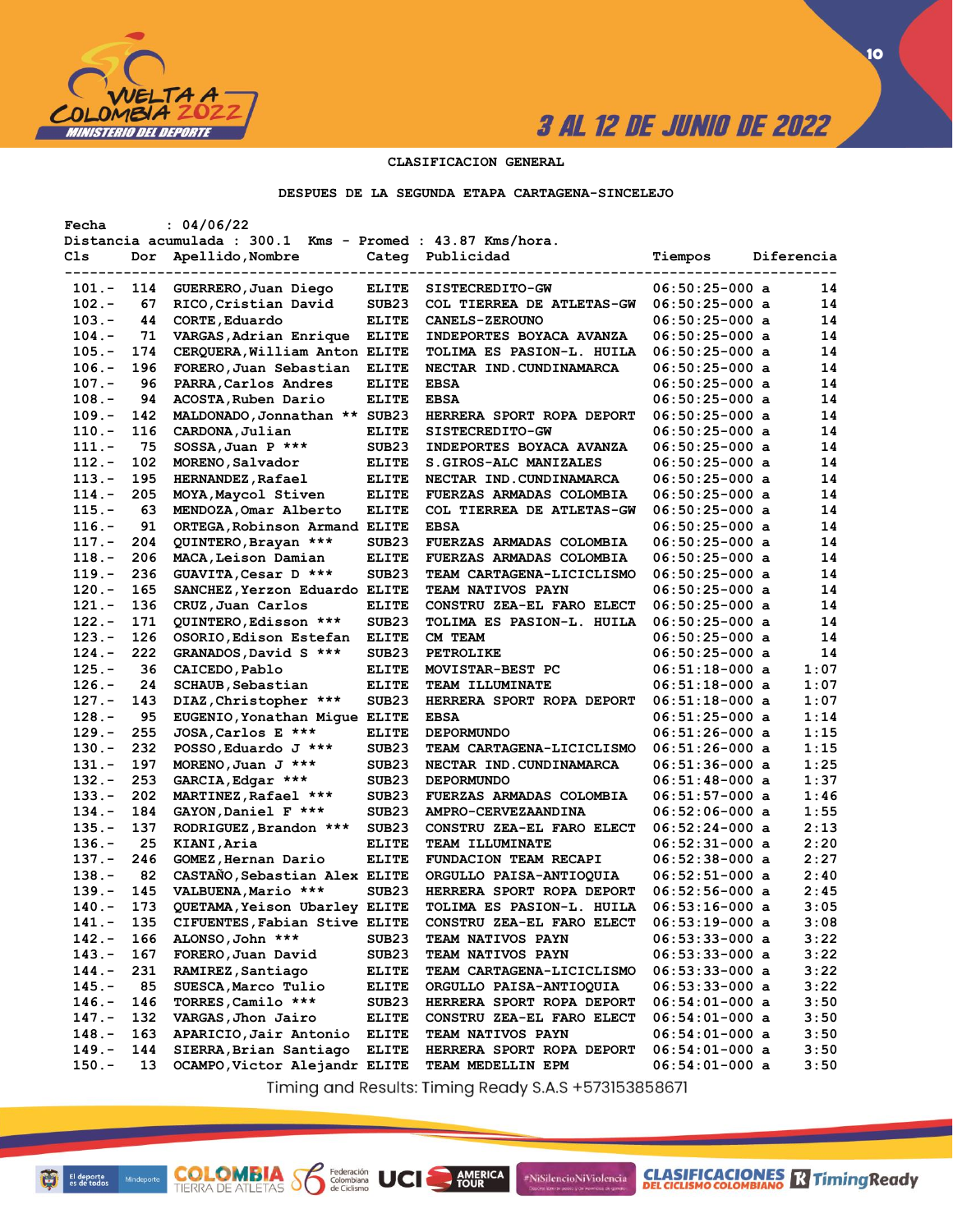

**11**

## **CLASIFICACION GENERAL**

#### **DESPUES DE LA SEGUNDA ETAPA CARTAGENA-SINCELEJO**

| Fecha    |     | : 04/06/22                                                 |                   |                              |                  |            |
|----------|-----|------------------------------------------------------------|-------------------|------------------------------|------------------|------------|
|          |     | Distancia acumulada : 300.1 Kms - Promed : 43.87 Kms/hora. |                   |                              |                  |            |
| C1s      | Dor | Apellido, Nombre                                           | Categ             | Publicidad                   | Tiempos          | Diferencia |
|          |     |                                                            |                   |                              |                  |            |
| $151 -$  | 125 | VILLADA, Alejandro                                         | <b>ELITE</b>      | CM TEAM                      | $06:54:04-000$ a | 3:53       |
| $152 -$  | 217 | GOMEZ, Jeferson ***                                        | SUB <sub>23</sub> | FUND-MULTIREPUESTOSB-GOCI    | $06:55:00-000$ a | 4:49       |
| $153 -$  | 127 | GOMEZ, Manuel ***                                          | SUB <sub>23</sub> | CM TEAM                      | $06:55:37-000$ a | 5:26       |
| $154. -$ | 242 | RIVERA, Hector Sebastia ELITE                              |                   | FUNDACION TEAM RECAPI        | $06:56:08-000$ a | 5:57       |
| $155. -$ | 47  | TORRES, Cristopher ***                                     | SUB <sub>23</sub> | <b>CANELS-ZEROUNO</b>        | $06:56:08-000$ a | 5:57       |
| $156. -$ | 172 | RODRIGUEZ, Juan Pablo                                      | <b>ELITE</b>      | TOLIMA ES PASION-L. HUILA    | $06:56:12-000$ a | 6:01       |
| $157. -$ | 201 | MORENO, Wilfredo***                                        | SUB23             | FUERZAS ARMADAS COLOMBIA     | $06:56:34-000$ a | 6:23       |
| $158. -$ | 155 | BUSTOS, Cristian Yesid                                     | SUB <sub>23</sub> | ALC LA VEGA-4WD-DELUXE       | $06:57:13-000$ a | 7:02       |
| $159. -$ | 147 | SISIMITH, Eli ***                                          | SUB <sub>23</sub> | HERRERA SPORT ROPA DEPORT    | $06:59:32-000$ a | 9:21       |
| $160 -$  | 164 | <b>CUESTA, Steven Manuel</b>                               | <b>ELITE</b>      | TEAM NATIVOS PAYN            | $06:59:37-000$ a | 9:26       |
| $161. -$ | 216 | BLANCO, Lukas ***                                          | SUB <sub>23</sub> | FUND-MULTIREPUESTOSB-GOCI    | $06:59:37-000$ a | 9:26       |
| $162 -$  | 26  | KELLER, John                                               | <b>ELITE</b>      | TEAM ILLUMINATE              | $07:00:11-000$ a | 10:00      |
| $163 -$  | 245 | LESMES, Jhoan Sebastian SUB23                              |                   | FUNDACION TEAM RECAPI        | $07:00:18-000$ a | 10:07      |
| $164. -$ | 251 | ARISMENDY, Brayan ***                                      | SUB23             | <b>DEPORMUNDO</b>            | $07:01:53-000$ a | 11:42      |
| $165. -$ | 235 | DEL RISCO, Dario Jose                                      | <b>ELITE</b>      | TEAM CARTAGENA-LICICLISMO    | $07:02:24-000$ a | 12:13      |
| $166. -$ | 133 | RODRIGUEZ, Wilmer Dario                                    | <b>ELITE</b>      | CONSTRU ZEA-EL FARO ELECT    | $07:03:02-000$ a | 12:51      |
| $167. -$ | 185 | GONZALEZ, Jersson ***                                      | SUB <sub>23</sub> | AMPRO-CERVEZAANDINA          | $07:03:02-000$ a | 12:51      |
| $168. -$ | 186 | MORENO, Juan $F$ ***                                       | SUB <sub>23</sub> | AMPRO-CERVEZAANDINA          | $07:03:10-000$ a | 12:59      |
| $169. -$ | 254 | PIÑEROS, Cristian ***                                      | SUB <sub>23</sub> | <b>DEPORMUNDO</b>            | $07:10:10-000$ a | 19:59      |
| $170 -$  | 131 | MUNOZ, Jean Carlos                                         | <b>ELITE</b>      | CONSTRU ZEA-EL FARO ELECT    | $07:10:21-000$ a | 20:10      |
| $171. -$ | 244 | PINILLA, Juan ***                                          | SUB <sub>23</sub> | <b>FUNDACION TEAM RECAPI</b> | $07:21:54-000$ a | 31:43      |

Timing and Results: Timing Ready S.A.S +573153858671

**AMERICA** 

UCI

#NiSilencioNiViolencia



**COLOMBIA**<br>TIERRA DE ATLETAS **S** Se Ciclismo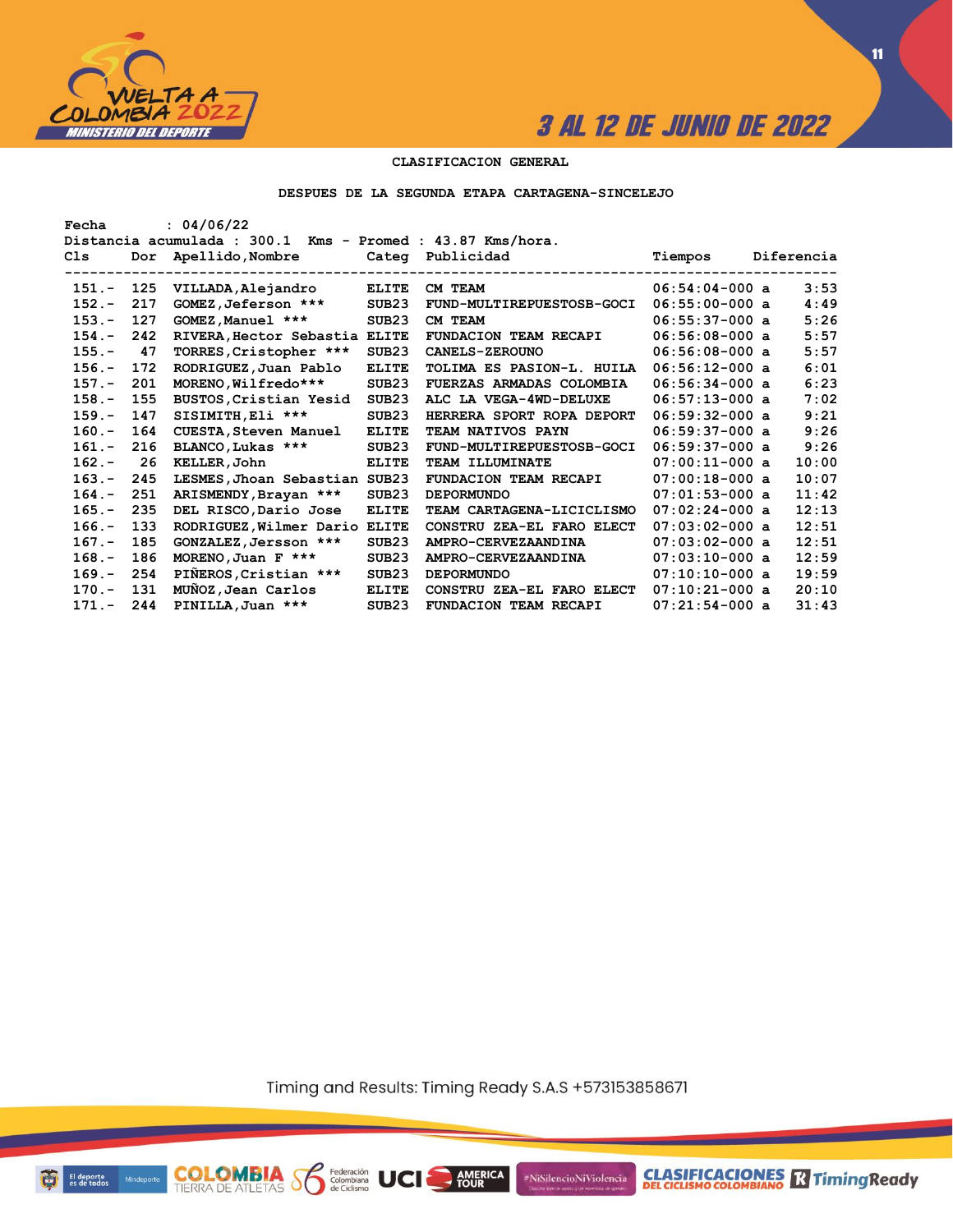

 $12$ 

## CLASIFICACION GENERAL SUB23

| Cls     |     | Dor Apellido, Nombre          |                   | Categ Publicidad                | Tiempos                              | Diferencia   |
|---------|-----|-------------------------------|-------------------|---------------------------------|--------------------------------------|--------------|
| $1. -$  | 76  | UMBA, Juan Alejandro          | SUB <sub>23</sub> | INDEPORTES BOYACA AVANZA        | $06:50:19-000$                       |              |
| $2 -$   | 223 | MUNIZ, Jose R ***             | SUB <sub>23</sub> | <b>PETROLIKE</b>                | $06:50:20-000$ a                     | 1            |
| $3 -$   | 181 | CASTILLO, Anuar ***           | SUB <sub>23</sub> | AMPRO-CERVEZAANDINA             | $06:50:21-000$ a                     | $\mathbf{2}$ |
| $4 -$   | 87  | RENDON, Juan Tito ***         | SUB <sub>23</sub> | ORGULLO PAISA-ANTIOQUIA         | $06:50:25-000$ a                     | 6            |
| $5 -$   | 233 | ARZUAGA, Julio Jose           | SUB23             | TEAM CARTAGENA-LICICLISMO       | 06:50:25-000 a                       | 6            |
| $6. -$  | 73  | URIAN, Jose M ***             | SUB <sub>23</sub> | INDEPORTES BOYACA AVANZA        | 06:50:25-000 a                       | 6            |
| $7 -$   | 45  | CADENA, Edgar ***             | SUB23             | <b>CANELS-ZEROUNO</b>           | $06:50:25-000$ a                     | 6            |
| $8 -$   | 175 | RUBIANO, Juan S ***           | SUB23             | TOLIMA ES PASION-L. HUILA       | $06:50:25-000$ a                     | 6            |
| $9 -$   | 183 | CASTILLO, Jhon ***            | SUB <sub>23</sub> | <b>AMPRO-CERVEZAANDINA</b>      | $06:50:25-000$ a                     | 6            |
| $10.-$  | 252 | MORENO, Javier Esteban        | SUB23             | <b>DEPORMUNDO</b>               | $06:50:25-000$ a                     | 6            |
| 11.-    | 77  | DIAGAMA, Marlon ***           | SUB23             | INDEPORTES BOYACA AVANZA        | $06:50:25-000$ a                     | 6            |
| 12.-    | 151 | RODRIGUEZ, Juan ***           | SUB <sub>23</sub> | ALC LA VEGA-4WD-DELUXE          | $06:50:25-000$ a                     | 6            |
| $13.-$  | 215 | CALLEJAS, Edinson ***         | SUB23             | FUND-MULTIREPUESTOSB-GOCI       | $06:50:25-000$ a                     | 6            |
| 14.-    | 234 | KELLY, Santiago A ***         | SUB23             | TEAM CARTAGENA-LICICLISMO       | 06:50:25-000 a                       | 6            |
| 15.-    | 182 |                               | SUB23             |                                 | 06:50:25-000 a                       | 6            |
| $16. -$ | 33  | ORTIZ, Emmanuel               |                   | <b>AMPRO-CERVEZAANDINA</b>      |                                      | 6            |
|         |     | PANTOJA, Cesar ***            | SUB <sub>23</sub> | MOVISTAR-BEST PC                | $06:50:25-000$ a                     |              |
| 17.-    | 72  | FERNANDEZ, Oscar Hernan SUB23 |                   | INDEPORTES BOYACA AVANZA        | $06:50:25-000$ a                     | 6            |
| 18.-    | 141 | ROMERO, Carlos Andres         | SUB23             | HERRERA SPORT ROPA DEPORT       | $06:50:25-000$ a                     | 6            |
| 19.-    | 134 | MARTINEZ, Ivan Estiven        | SUB <sub>23</sub> | CONSTRU ZEA-EL FARO ELECT       | $06:50:25-000$ a                     | 6            |
| 20.-    | 203 | JARAVA, Fernando ***          | SUB23             | FUERZAS ARMADAS COLOMBIA        | 06:50:25-000 a                       | 6            |
| 21.-    | 74  | PATINO, Edwin Alejandro SUB23 |                   | INDEPORTES BOYACA AVANZA        | 06:50:25-000 a                       | 6            |
| $22 -$  | 97  | PIRA, Omar ***                | SUB23             | <b>EBSA</b>                     | $06:50:25-000$ a                     | 6            |
| 23.-    | 176 | ROBLES, Camilo A ***          | SUB <sub>23</sub> | TOLIMA ES PASION-L. HUILA       | $06:50:25-000$ a                     | 6            |
| 24.-    | 67  | RICO, Cristian David          | SUB23             | COL TIERREA DE ATLETAS-GW       | 06:50:25-000 a                       | 6            |
| 25.-    | 142 | MALDONADO, Jonnathan **       | SUB <sub>23</sub> | HERRERA SPORT ROPA DEPORT       | 06:50:25-000 a                       | 6            |
| 26.-    | 75  | $SOSSA, Juan P$ ***           | SUB <sub>23</sub> | INDEPORTES BOYACA AVANZA        | 06:50:25-000 a                       | 6            |
| 27.-    | 204 | QUINTERO, Brayan ***          | SUB <sub>23</sub> | <b>FUERZAS ARMADAS COLOMBIA</b> | $06:50:25-000$ a                     | 6            |
| $28. -$ | 236 | GUAVITA, Cesar D ***          | SUB23             | TEAM CARTAGENA-LICICLISMO       | $06:50:25-000$ a                     | 6            |
| 29.-    | 171 | QUINTERO, Edisson ***         | SUB <sub>23</sub> | TOLIMA ES PASION-L. HUILA       | $06:50:25-000$ a                     | 6            |
| $30 -$  | 222 | GRANADOS, David S ***         | SUB23             | <b>PETROLIKE</b>                | 06:50:25-000 a                       | 6            |
| 31.-    | 143 | DIAZ, Christopher ***         | SUB23             | HERRERA SPORT ROPA DEPORT       | 06:51:18-000 a                       | 59           |
| $32 -$  | 232 | POSSO, Eduardo J ***          | SUB23             | TEAM CARTAGENA-LICICLISMO       | 06:51:26-000 a                       | 1:07         |
| $33 -$  | 197 | MORENO, Juan $J$ ***          | SUB23             | NECTAR IND.CUNDINAMARCA         | 06:51:36-000 a                       | 1:17         |
| 34.-    | 253 | GARCIA, Edgar ***             | SUB <sub>23</sub> | <b>DEPORMUNDO</b>               | $06:51:48-000$ a                     | 1:29         |
| $35. -$ | 202 | MARTINEZ, Rafael ***          | SUB23             | FUERZAS ARMADAS COLOMBIA        | $06:51:57-000$ a                     | 1:38         |
| $36. -$ | 184 | GAYON, Daniel F ***           | SUB <sub>23</sub> | AMPRO-CERVEZAANDINA             | $06:52:06-000$ a                     | 1:47         |
| 37.-    | 137 | RODRIGUEZ, Brandon ***        | SUB <sub>23</sub> | CONSTRU ZEA-EL FARO ELECT       | $06:52:24-000$ a                     | 2:05         |
| $38. -$ | 145 | VALBUENA, Mario ***           | SUB23             | HERRERA SPORT ROPA DEPORT       | $06:52:56-000$ a                     | 2:37         |
| 39.-    | 166 | ALONSO, John ***              | SUB <sub>23</sub> | TEAM NATIVOS PAYN               | $06:53:33-000$ a                     | 3:14         |
| $40 -$  | 167 | FORERO, Juan David            | SUB23             | TEAM NATIVOS PAYN               | $06:53:33-000$ a                     | 3:14         |
| 41.-    | 146 | TORRES, Camilo ***            | SUB23             | HERRERA SPORT ROPA DEPORT       | 06:54:01-000 a                       | 3:42         |
| $42 -$  | 217 | GOMEZ, Jeferson ***           | SUB <sub>23</sub> | FUND-MULTIREPUESTOSB-GOCI       | $06:55:00-000$ a                     | 4:41         |
| 43.-    | 127 | GOMEZ, Manuel ***             | SUB <sub>23</sub> | CM TEAM                         | $06:55:37-000$ a                     | 5:18         |
| 44.-    | 47  | TORRES, Cristopher ***        | SUB <sub>23</sub> | <b>CANELS-ZEROUNO</b>           | $06:56:08-000$ a                     | 5:49         |
| $45. -$ | 201 | MORENO, Wilfredo***           | SUB23             | FUERZAS ARMADAS COLOMBIA        | $06:56:34-000$ a                     | 6:15         |
| $46. -$ | 155 | BUSTOS, Cristian Yesid        | SUB23             | ALC LA VEGA-4WD-DELUXE          | $06:57:13-000$ a                     | 6:54         |
| 47.-    | 147 | SISIMITH, Eli ***             | SUB <sub>23</sub> | HERRERA SPORT ROPA DEPORT       | $06:59:32-000$ a                     | 9:13         |
| 48.-    | 216 | BLANCO, Lukas ***             | SUB <sub>23</sub> | FUND-MULTIREPUESTOSB-GOCI       | $06:59:37-000$ a                     | 9:18         |
| $49. -$ | 245 | LESMES, Jhoan Sebastian SUB23 |                   |                                 |                                      |              |
| $50. -$ | 251 | ARISMENDY, Brayan ***         |                   | FUNDACION TEAM RECAPI           | $07:00:18-000$ a<br>$07:01:53-000$ a | 9:59         |
|         |     |                               | SUB23             | <b>DEPORMUNDO</b>               |                                      | 11:34        |
| $51. -$ | 185 | GONZALEZ, Jersson ***         | SUB <sub>23</sub> | <b>AMPRO-CERVEZAANDINA</b>      | $07:03:02-000$ a                     | 12:43        |
| $52 -$  | 186 | MORENO, Juan $F$ ***          | SUB <sub>23</sub> | AMPRO-CERVEZAANDINA             | $07:03:10-000$ a                     | 12:51        |
| $53. -$ | 254 | PIÑEROS, Cristian ***         | SUB23             | <b>DEPORMUNDO</b>               | $07:10:10-000$ a                     | 19:51        |
| $54. -$ | 244 | PINILLA, Juan ***             | SUB <sub>23</sub> | FUNDACION TEAM RECAPI           | 07:21:54-000 a                       | 31:35        |

Timing and Results: Timing Ready S.A.S +573153858671

AMERICA

#NiSilencioNiViolencia

**COLOMBIA SP** 

Federación<br>Colombiana<br>de Ciclismo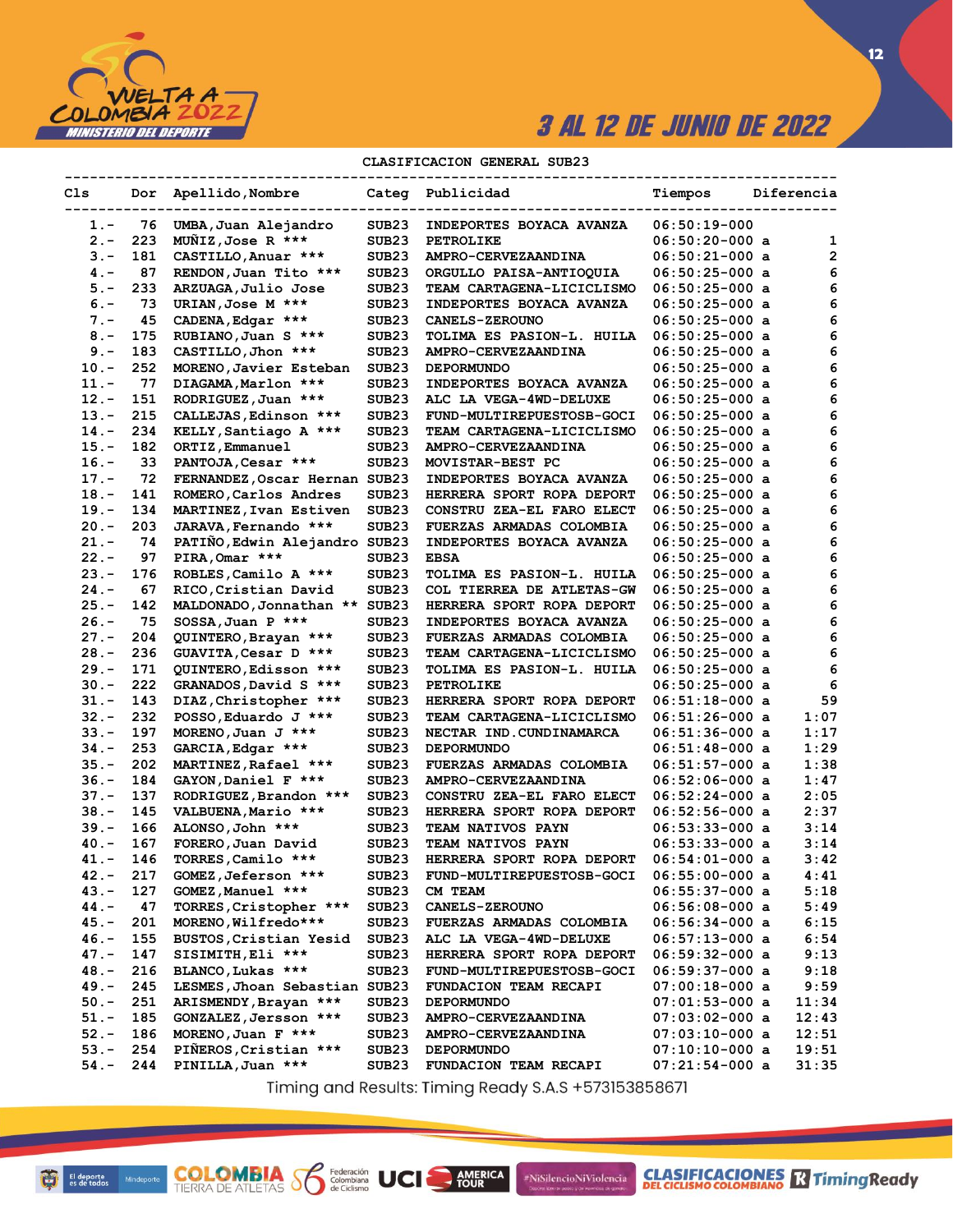

**13**

### **CLASIFICACIÓN GENERAL POR EQUIPOS**

|             | 1.- EPM-SCOTT 20:31:15<br>2.- TEAM_MEDELLIN_EPM 20:31:15 a |                   | mt.  |
|-------------|------------------------------------------------------------|-------------------|------|
|             | 3.- ORGULLO PAISA-ANTIOQUIA 20:31:15 a                     |                   | mt.  |
|             | 4.- COL TIERREA DE ATLETAS-GW $20:31:15$ a                 |                   | mt.  |
|             | 5.- SISTECREDITO-GW 20:31:15 a                             |                   | mt.  |
|             | 6.- PETROLIKE 20:31:15 a                                   |                   | mt.  |
|             | $7.$ - MOVISTAR-BEST PC $20:31:15$ a                       |                   | mt.  |
|             | 8.- INDEPORTES BOYACA AVANZA 20:31:15 a                    |                   | mt.  |
|             | $9. -$ CANELS-ZEROUNO 20:31:15 a                           |                   | mt.  |
|             | 10.- TEAM CARTAGENA-LICICLISMO 20:31:15 a                  |                   | mt.  |
|             | 11.- TEAM BANCO GUAYAQUIL ECU 20:31:15 a                   |                   | mt.  |
|             | 12.- ALC LA VEGA-4WD-DELUXE $20:31:15$ a                   |                   | mt.  |
|             | 13.- TEAM NATIVOS PAYN 20:31:15 a                          |                   | mt.  |
|             | 14.- S.GIROS-ALC MANIZALES $20:31:15$ a                    |                   | mt.  |
|             | 15.- NECTAR IND.CUNDINAMARCA 20:31:15 a                    |                   | mt.  |
|             | $16.$ - TEAM ILLUMINATE 20:31:15 a                         |                   | mt.  |
|             | 17.- AMPRO-CERVEZAANDINA 20:31:15 a                        |                   | mt.  |
|             | $20:31:15$ a<br>18.- CM TEAM                               |                   | mt.  |
|             | 19.- FUND-MULTIREPUESTOSB-GOCI 20:31:15 a                  |                   | mt.  |
| $20 -$ EBSA | $20:31:15$ a                                               |                   | mt.  |
|             | $21.$ - TOLIMA ES PASION-L. HUILA $20:31:15$ a             |                   | mt.  |
|             | 22.- FUERZAS ARMADAS COLOMBIA                              | $20:31:15$ a      | mt.  |
|             | 23.- FUNDACION TEAM RECAPI 20:32:08 a 53                   |                   |      |
|             | 24.- HERRERA SPORT ROPA DEPORT 20:32:08 a 53               |                   |      |
|             | 25.- CONSTRU ZEA-EL FARO ELECT                             | $20:33:14$ a 1:59 |      |
|             | 26. - DEPORMUNDO                                           | $20:33:39$ a      | 2:24 |
|             |                                                            |                   |      |

#### **CLASIFICACION GENERAL POR PUNTOS**

|    | $\mathbf{1}$ | 107 CHIA, Luis Carlos         | ELITE        | 25 Pts |  |
|----|--------------|-------------------------------|--------------|--------|--|
|    | $\mathbf{2}$ | 224 PARRA, Jordan Arley       | ELITE        | 18 Pts |  |
|    | 3<br>76      | UMBA, Juan Alejandro          | SUB23        | 16 Pts |  |
|    | 4<br>65      | SOTO, Nelson Andres           | <b>ELITE</b> | 15 Pts |  |
|    | 5<br>83      | COLON, Johan Antonio ELITE    |              | 15 Pts |  |
|    | 6<br>54      | OCHOA, Diego Antonio          | <b>ELITE</b> | 10 Pts |  |
|    | 7<br>123     | ANGARITA, Marvin Orland ELITE |              | 8 Pts  |  |
|    | 8<br>16      | REYES, Aldemar                | <b>ELITE</b> | 7 Pts  |  |
|    | 9<br>35      | NOVOA, Sebastian              | <b>ELITE</b> | 7 Pts  |  |
| 10 | 117          | SAMUDIO, Carlos Ariel         | <b>ELITE</b> | 6 Pts  |  |
| 11 | 164          | <b>CUESTA, Steven Manuel</b>  | <b>ELITE</b> | 6 Pts  |  |
| 12 | 194          | RUEDA.Nestor Javier ELITE     |              | 5 Pts  |  |
| 13 | 223          | MUÑIZ,Jose R ***              | SUB23        | 5 Pts  |  |
| 14 | 34           | GUAMA, Bayron                 | <b>ELITE</b> | 5 Pts  |  |
| 15 | 112          | BUSTAMANTE, Adrian Cami ELITE |              | 5 Pts  |  |
| 16 | 15           | SANCHEZ, Brayan Stiven ELITE  |              | 5 Pts  |  |
| 17 | 181          | CASTILLO, Anuar ***           | SUB23        | 4 Pts  |  |
| 18 | 43           | PRADO, Ignacio De Jesus ELITE |              | 4 Pts  |  |
| 19 | 237          | QUICENO, Luis Hernan          | <b>ELITE</b> | 3 Pts  |  |
| 20 | 124          | CASTRO, Camilo Andres ELITE   |              | 3 Pts  |  |
| 21 | 64           | QUIROZ, Oscar Adalberto ELITE |              | 2 Pts  |  |
| 22 | 135          | CIFUENTES, Fabian Stive ELITE |              | 2 Pts  |  |
| 23 | 3            | HARO,Steven Wilson            | <b>ELITE</b> | 1 Pts  |  |
| 24 | 227          | ALVAREZ, Miquel Luis ELITE    |              | 1 Pts  |  |
| 25 | 243          | HERRERA, Stiven Alexand ELITE |              | 1 Pts  |  |
| 26 | 95           | EUGENIO, Yonathan Mique ELITE |              | 1 Pts  |  |
|    |              |                               |              |        |  |

**COLOMBIA**<br>TIERRA DE ATLETAS **S** de Ciclismo

Timing and Results: Timing Ready S.A.S +573153858671

**AMERICA**<br>TOUR

#NiSilencioNiViolencia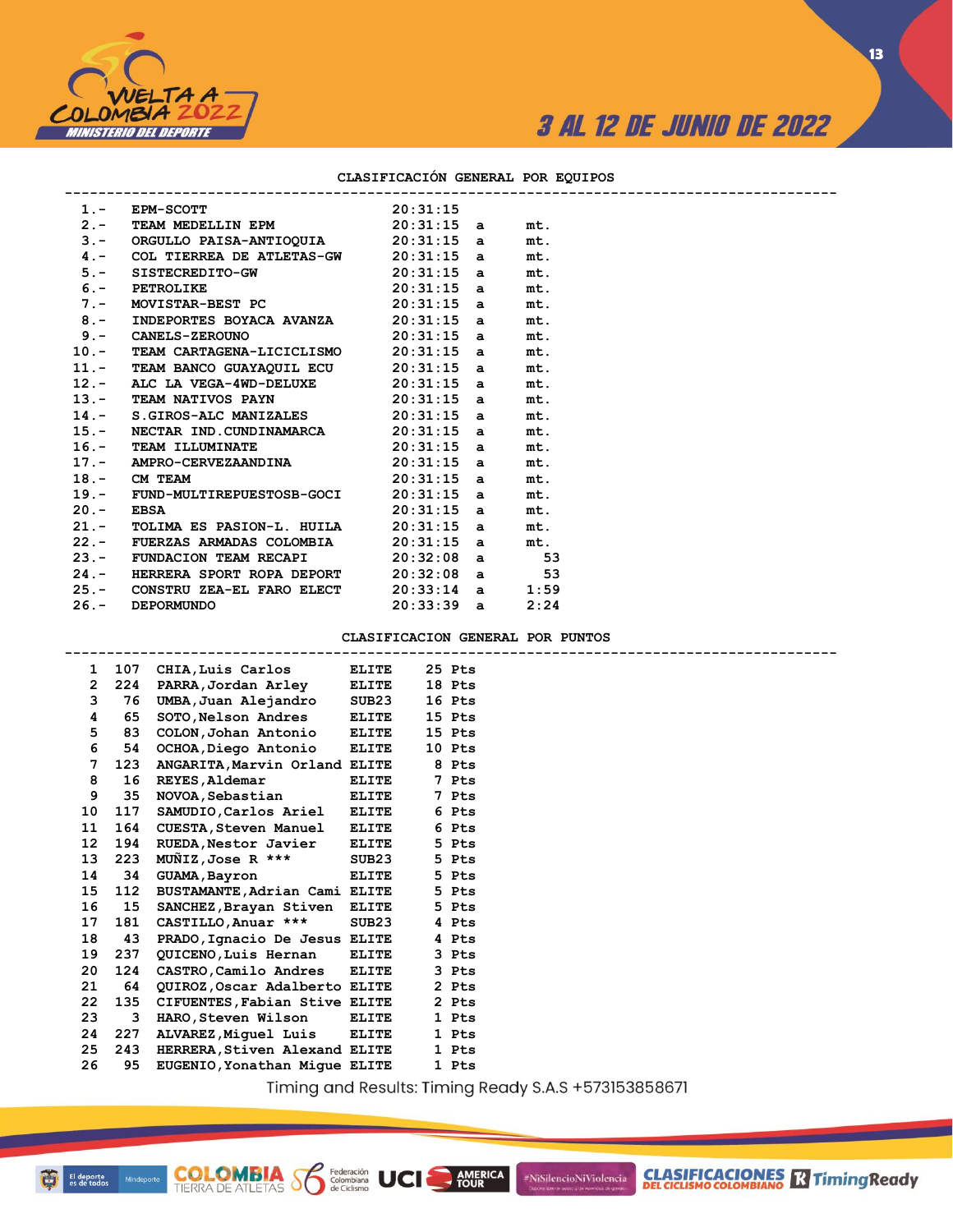

**14**

## **CLASIFICACION GENERAL DE LA MONTAÑA**

| 1  | 85    | SUESCA, Marco Tulio   | ELITE             | 1 Pts                             |
|----|-------|-----------------------|-------------------|-----------------------------------|
|    |       |                       |                   | CLASIFICACION GENERAL DE VOLANTES |
|    | 1 117 | SAMUDIO, Carlos Ariel | ELITE             | 6 Pts                             |
| 2  | 194   | RUEDA, Nestor Javier  | ELITE             | 5 Pts                             |
| 3  | 223   | MUNIZ, Jose R ***     | SUB23             | 5 Pts                             |
| 4  | 181   | CASTILLO, Anuar ***   | SUB <sub>23</sub> | 4 Pts                             |
| 5  | -237  | QUICENO, Luis Hernan  | <b>ELITE</b>      | 3 Pts                             |
| 6. | 124   | CASTRO.Camilo Andres  | <b>ELITE</b>      | 3 Pts                             |

| 4  | 181 | CASTILLO, Anuar ***           | SUB <sub>23</sub> | 4 Pts |
|----|-----|-------------------------------|-------------------|-------|
| 5  | 237 | QUICENO, Luis Hernan          | <b>ELITE</b>      | 3 Pts |
| 6  | 124 | CASTRO, Camilo Andres         | <b>ELITE</b>      | 3 Pts |
| 7  | 43  | PRADO, Ignacio De Jesus ELITE |                   | 2 Pts |
| 8  | 64  | QUIROZ, Oscar Adalberto ELITE |                   | 2 Pts |
| 9  | 135 | CIFUENTES, Fabian Stive ELITE |                   | 2 Pts |
| 10 | 3   | HARO, Steven Wilson ELITE     |                   | 1 Pts |
| 11 | 227 | ALVAREZ, Miquel Luis          | <b>ELITE</b>      | 1 Pts |
| 12 | 243 | HERRERA, Stiven Alexand ELITE |                   | 1 Pts |
| 13 | 95  | EUGENIO, Yonathan Mique ELITE |                   | 1 Pts |

#### **ORDEN DE VEHICULOS PARA LA TERCERA ETAPA**

**--------------------------------------------------------------------------------------------**

 **1 .- S.GIROS-ALC MANIZALES 2 .- COL TIERREA DE ATLETAS-GW**

- **3 .- INDEPORTES BOYACA AVANZA**
- **4 .- ORGULLO PAISA-ANTIOQUIA**
- **5 .- SISTECREDITO-GW**
- **6 .- NECTAR IND.CUNDINAMARCA**
- **7 .- PETROLIKE**
- **8 .- AMPRO-CERVEZAANDINA**
- **9 .- TEAM CARTAGENA-LICICLISMO**
- **10 .- CM TEAM**
- **11 .- CANELS-ZEROUNO**
- **12 .- TEAM BANCO GUAYAQUIL ECU**
- **13 .- FUNDACION TEAM RECAPI**
- **14 .- EPM-SCOTT**
- **15 .- MOVISTAR-BEST PC**
- **16 .- TEAM MEDELLIN EPM**
- **17 .- TEAM ILLUMINATE**
- **18 .- ALC LA VEGA-4WD-DELUXE**
- **19 .- FUND-MULTIREPUESTOSB-GOCI**
- **20 .- TOLIMA ES PASION-L. HUILA**
- **21 .- TEAM NATIVOS PAYN**
- **22 .- EBSA**
- **23 .- DEPORMUNDO**
- **24 .- HERRERA SPORT ROPA DEPORT**
- **25 .- CONSTRU ZEA-EL FARO ELECT**
- **26 .- FUERZAS ARMADAS COLOMBIA**

**COLOMBIA Solutions UCI** 

Timing and Results: Timing Ready S.A.S +573153858671

AMERICA

#NiSilencioNiViolencia



**CLASIFICACIONES M**TimingReady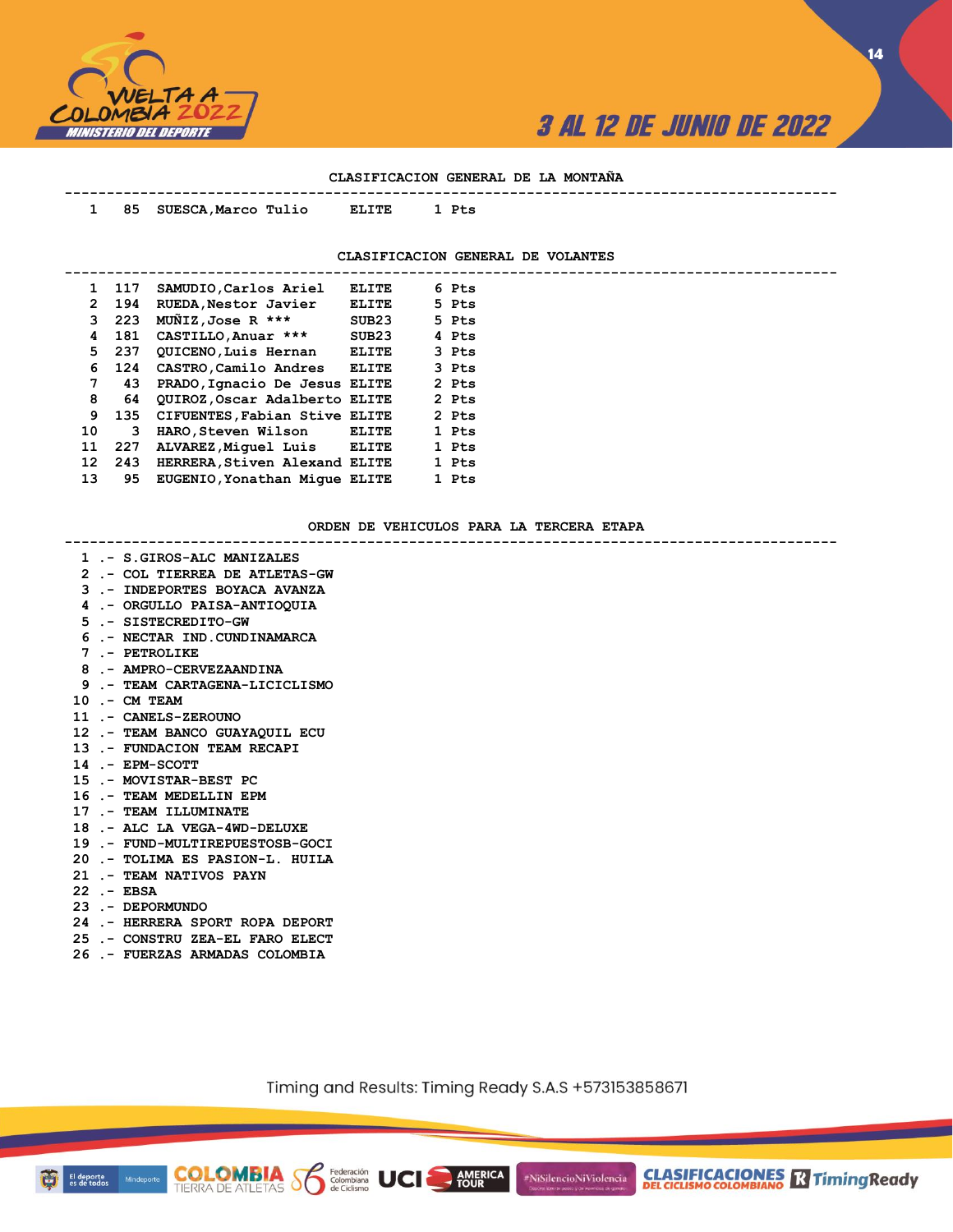



**15**

## **BOLETIN JURADO DE COMISARIOS COMUNICADO 02 SEGUNDA ETAPA CARTAGENA – TURBACO – ARJONA – SAN JACINTO - CARMEN – COROZAL – SINCELEJO 176.7 KM SABADO 4 DE JUNIO DE 2022**

## **MULTAS Y SANCIONES / FINEES AND PENALTIES**

**1. ART. 2.12.007 NUMERAL 1.1 NO PRESENTARSE AL CONTROL DE FIRMAS** 

**CORREDOR No 15 SANCHEZ BRYAN UCI ID 10009762022 EQUIPO TEAM MEDELLIN – MULTA DE CHF 50 – 2 PUNTOS EN EL RANKING UCI.**

**DIRECTOR DEPORTIVO EQUIPO TEAM MEDELLIN - JOSE JULIAN VELASQUEZ UCI ID 10001348583 - MULTA DE CHF 50**

**2. ART. 2.12.007 NUMERAL 4.7 AMPARO TRAS VEHICULO**

**CORREDOR No 131 JEAN CARLOS MUÑOZ UCI ID 10059643159 EQUIPO CONTRUCCIONES ZEA EL FARO – MULTA DE CHF 50 – 20 SEGUNDOS** 

**DIRECTOR DEPORTIVO EQUIPO CONSTRUCCIONES ZEA – EL FARO, GUSTAVO GUZMAN UCI ID 10035419330 – MULTA DE CHF 100**

**3. ART. 2.12.007 NUMERAL 4.11 CARAMAÑOLA PEGAJOSA** 

**CORREDOR No 35 SEBASTIAN NOVOA UCI ID 10007198996 EQUIPO MOVISTAR BEST PC – MULTA DE CHF 50**

**DIRECTOR DEPORTIVO EQUIPO MOVISTAR BEST PC ANDERSON PADILLA UCI ID 10084179917 – MULTA DE CHF 50**

**4. ART. 2.12.007 NUMERAL 4.6 AGARRADO DE VEHICULO** 

**CORREDOR No 93 PEDRO HERRERA UCI ID 10007129985 EQUIPO EBSA – MULTA DE CHF 100 – 25 PUNTOS EN EL RANKING UCI Y EXPULSION.** 

**CONDUCTOR EQUIPO EBSA WILSON MARENTES UCI ID 10003035777 – MULTA DE CHF 100 Y EXPULSION**

**RETIROS/DNF: EL CORREDOR No 27 FURMAN, TRAVIS UCI ID 10103004381 EQUIPO TEAM ILLUMINATE FUERA DE CONTROL/OTL: EL CORREDOR No 177 MORALES, FELIPE UCI ID 10035364968 EQUIPO TOLIMA ES PASION – LIGA DEL HUILA**

**FDO** 

**JURADO DE COMISARIOS**

Timing and Results: Timing Ready S.A.S +573153858671

 $\frac{1}{2}$  AMERICA

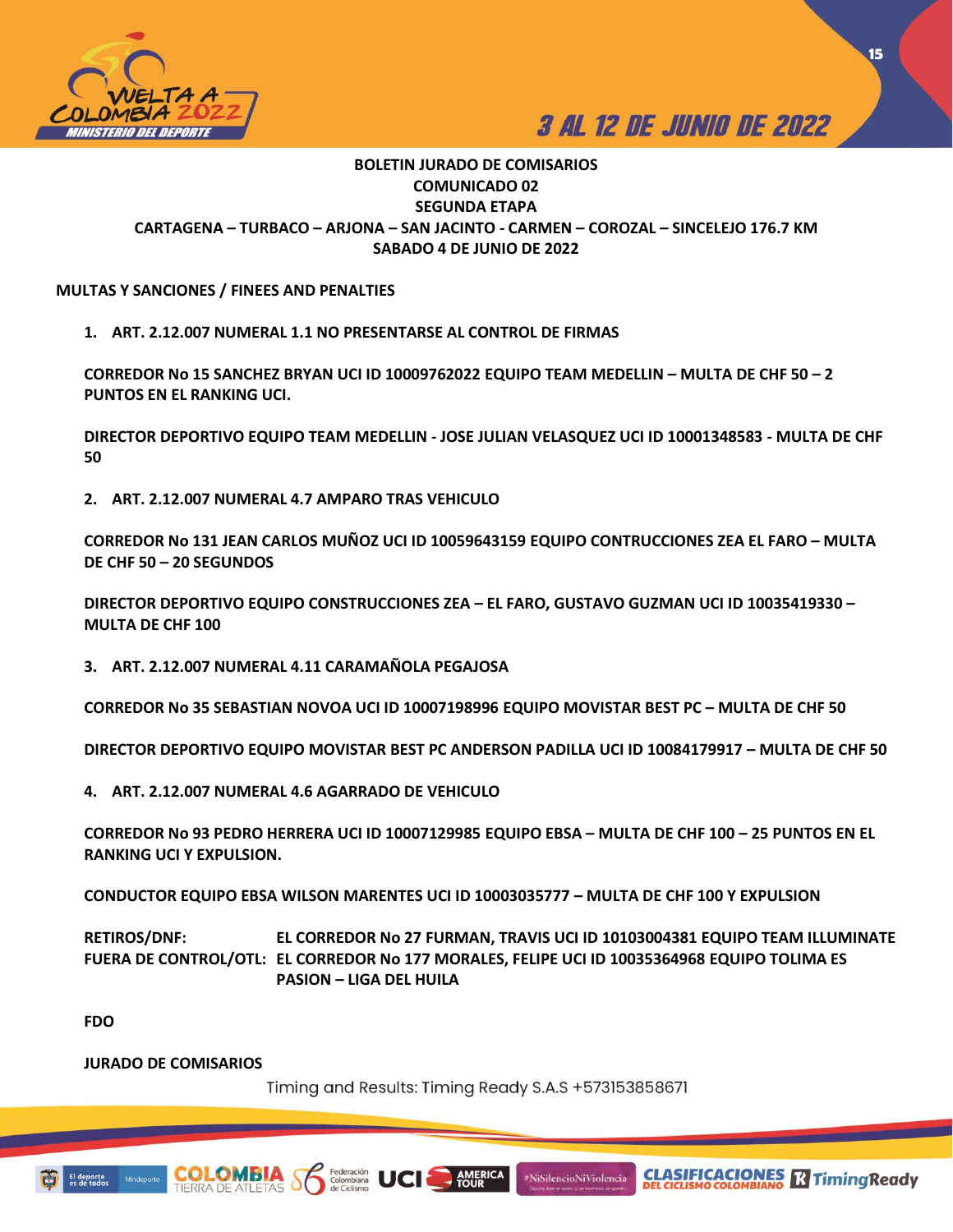



**16**

## **TERCERA ETAPA SINCELEJO – SAMPUES – CHINU - LA Y CIENAGA DE ORO – CERETE – MONTERIA 116.9 KM DOMINGO 5 DE JUNIO DE 2022**

| <b>HORA DE SALIDA:</b>     | 9:15 AM                                                                           |
|----------------------------|-----------------------------------------------------------------------------------|
| SITIO DE SALIDA:           | <b>PARQUE CALLE 21 SINCELEJO</b>                                                  |
|                            | KM 0 CALLE 38 COMANDO POLICIA SINCELEJO                                           |
| SITIO DE LLEGADA:          | <b>CALLE 27 CATEDRAL DE MONTERIA</b>                                              |
| <b>SPRINTS ESPECIALES:</b> | 1. CARRANZO – PRS 87 KM 27.9                                                      |
|                            | 2. PRS 60 KM 55.2                                                                 |
|                            | 3. CERETE – CASE STIL LA RED REAL KM 96.7                                         |
| <b>CONTROL MEDICO:</b>     | SE AVISARÁ OPORTUNAMENTE                                                          |
|                            | ZONA DESCARTE DESECHOS: 1. 200 MTS DESPUES DEL SPRINT ESPECIAL 1 CARRANZO KM 28.1 |
|                            | 2. 200 MTS DESPUES DEL CAÑO CIENAGA DE ORO KM 78.4                                |
|                            | 3. 200 MTS DESPUES DEL ÉXITO KM 12.3                                              |

**ZONA DE ABASTECIMIENTO: PIE EN TIERRA: NO HAY**

**NOTA: ENVIO DE RESULTADOS EN DIGITAL, UNA VEZ ENTREGADO EL INFORME DE LOS COMISARIOS DESPUES DE LA ETAPA.** 

**ENTREGA DE LOS RESULTADOS EN FISICO, UNA HORA ANTES DE LA SALIDA DE LA TERCERA ETAPA, EN EL SITIO DONDE SE ENTREGARÁN LOS NUMEROS DE LOS VEHICULOS.** 

Timing and Results: Timing Ready S.A.S +573153858671

AMERICA

#NiSilencioNiViolencia

Federación<br>Colombiana



COI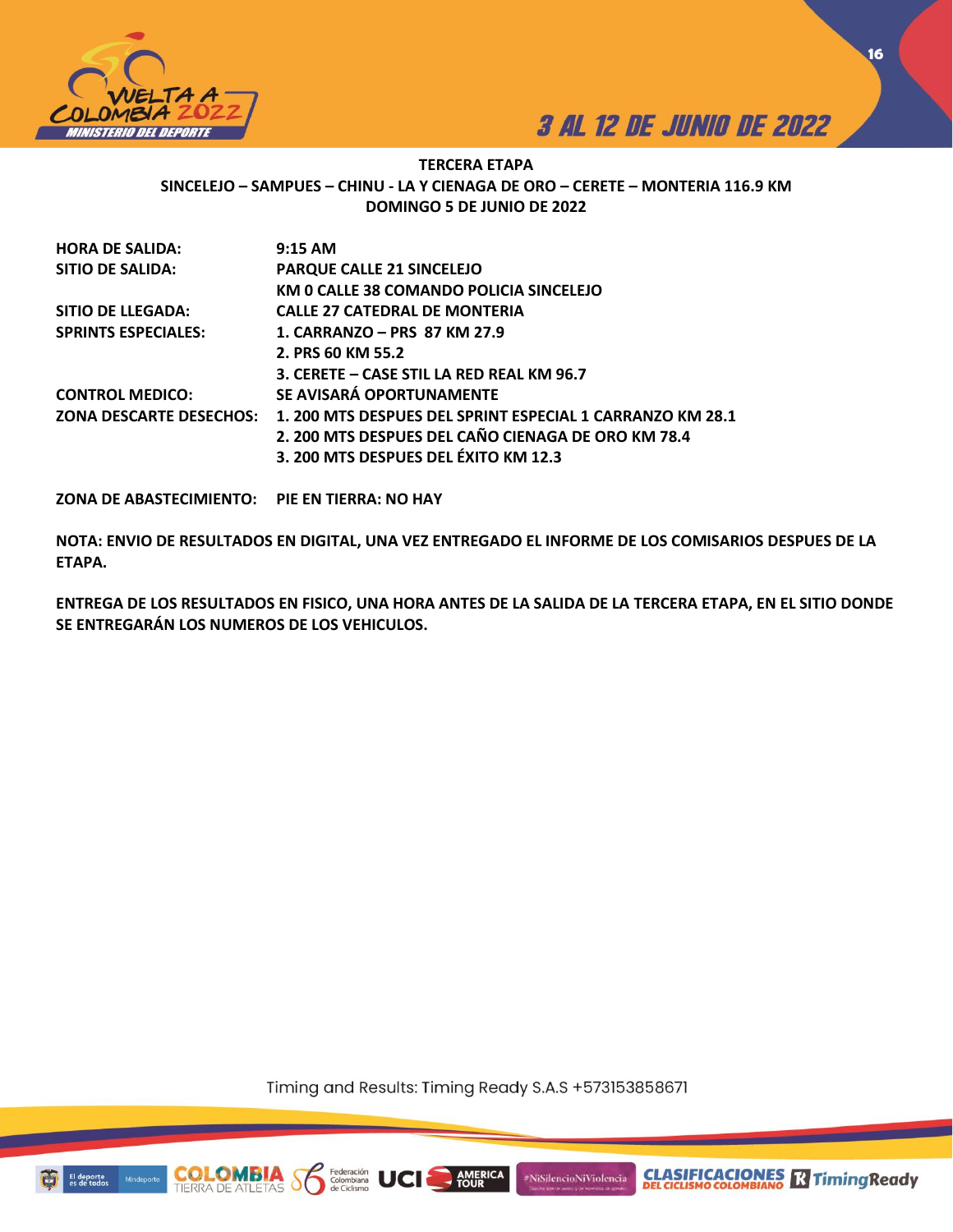

## **ALTIMETRIA DE LA TERCERA ETAPA**



## **CUADRO DE PORTADORES DE CAMISETAS**

| <b>CAMISETA</b>                    | <b>LIDER</b>                      | <b>PORTADOR</b>                   |
|------------------------------------|-----------------------------------|-----------------------------------|
| <b>ETAPA</b>                       | <b>NESON SOTO</b>                 | <b>NESON SOTO</b>                 |
| AGENCIA NACIONAL DE SEGURIDAD VIAL | <b>COLOMBIA TIERRA DE ATLETAS</b> | <b>COLOMBIA TIERRA DE ATLETAS</b> |
| <b>SPRINTS ESPECIALES</b>          | <b>CARLOS ZAMUDIO</b>             | <b>CARLOS ZAMUDIO</b>             |
| <b>SURA</b>                        | <b>SISTECREDITO</b>               | <b>SISTECREDITO</b>               |
| PREMIOS DE MONTAÑA                 | <b>MARCO TULIO SUESCA</b>         | <b>MARCO TULIO SUESCA</b>         |
| <b>CERVEZA ANDINA</b>              | <b>ORGULLO PAISA</b>              | <b>ORGULLO PAISA</b>              |
| <b>LIDER SUB23</b>                 | <b>JUAN A UMBA</b>                | <b>JUAN A UMBA</b>                |
| <b>MANZANA POSTOBON</b>            | <b>INDEPORTES BOYACA AVANZA</b>   | <b>INDEPORTES BOYACA AVANZA</b>   |
| <b>LIDER PUNTOS</b>                | <b>LUIS CARLOS CHIA</b>           | <b>YORDAN PARRA</b>               |
| <b>MACPOLLO</b>                    | <b>SUPERGIROS</b>                 | <b>PETROLIKE</b>                  |
| <b>LIDER GENERAL</b>               | <b>LUIS CARLOS CHIA</b>           | <b>LUIS CARLOS CHIA</b>           |
| <b>MINISTERIO DEL DEPORTE</b>      | <b>SUPERGIROS</b>                 | <b>SUPERGIROS</b>                 |

## **FDO**

| JORGE MAURICIO VARGAS CARREÑO | ARMANDO MORELO PEÑA         | <b>JOSE ANGEL CALDERON</b>                      |
|-------------------------------|-----------------------------|-------------------------------------------------|
| <b>DIRECTOR GENERAL</b>       | <b>SUB-DIRECTOR GENERAL</b> | <b>CRONOMETRAJE Y RESULTADOS (TIMING READY)</b> |

Timing and Results: Timing Ready S.A.S +573153858671

AMERICA

#NiSilencioNiViolencia

Federación<br>Colombiana<br>de Ciclismo

UCI

 $\delta$ 

**COLOMBIA**<br>TIERRA DE ATLETAS



**CLASIFICACIONES R** Timing Ready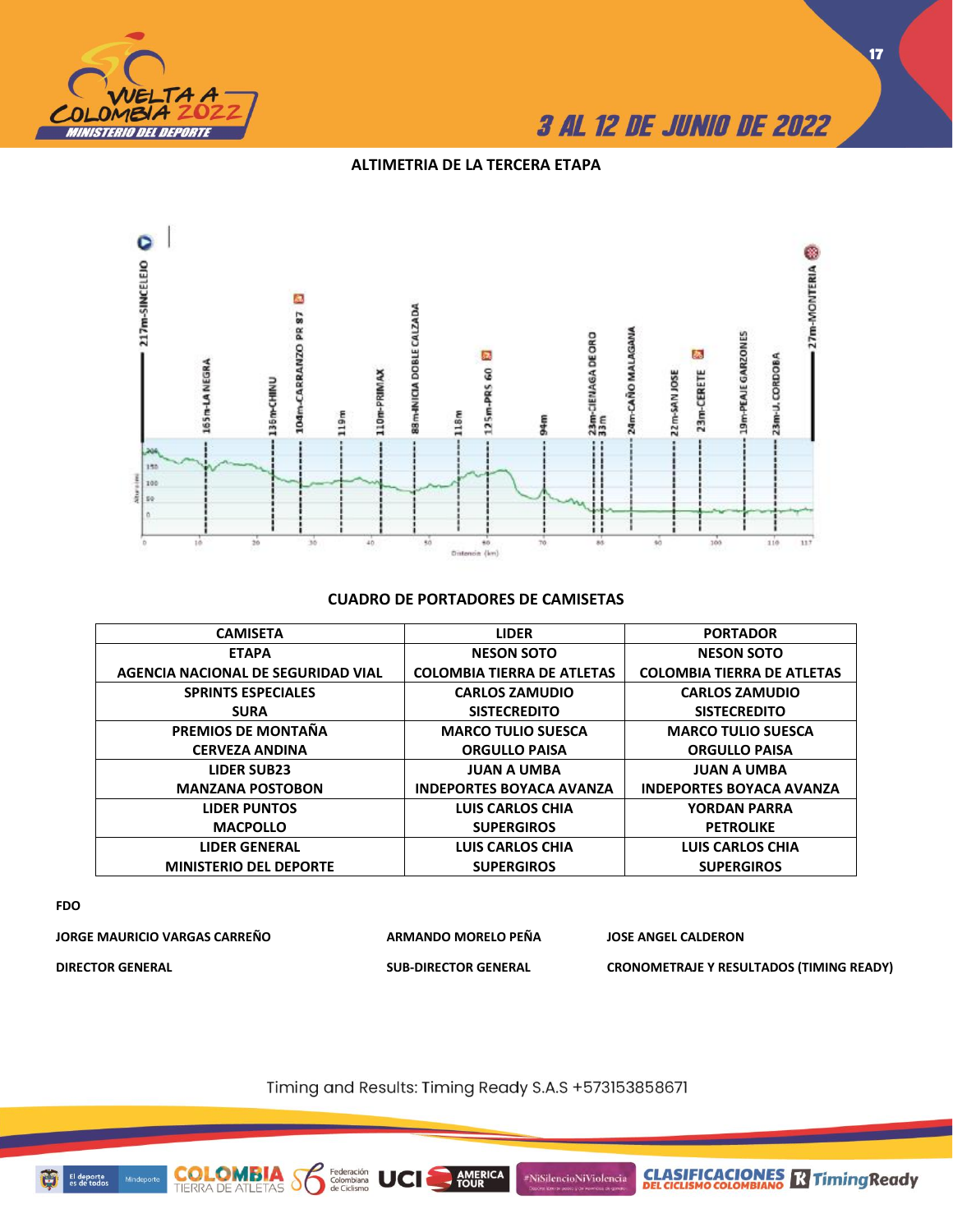



## **ORDEN Y HORARIO PRESENTACION DE EQUIPOS**

## **SALIDA TERCERA ETAPA**

| ORDEN          | <b>EQUIPO</b>                    | <b>HORA</b> |
|----------------|----------------------------------|-------------|
| 1              | <b>DEPORMUNDO</b>                | 8:10:00     |
| $\overline{2}$ | <b>CONSTRU ZEA-EL FARO ELECT</b> | 8:12:00     |
| 3              | <b>HERRERA SPORT ROPA DEPORT</b> | 8:14:00     |
| 4              | <b>FUNDACION TEAM RECAPI</b>     | 8:16:00     |
| 5              | <b>FUERZAS ARMADAS COLOMBIA</b>  | 8:18:00     |
| 6              | <b>TOLIMA ES PASION-L. HUILA</b> | 8:20:00     |
| 7              | <b>EBSA</b>                      | 8:22:00     |
| 8              | <b>FUND-MULTIREPUESTOSB-GOCI</b> | 8:24:00     |
| 9              | <b>CM TEAM</b>                   | 8:26:00     |
| 10             | AMPRO-CERVEZAANDINA              | 8:28:00     |
| 11             | <b>TEAM ILLUMINATE</b>           | 8:30:00     |
| 12             | <b>NECTAR IND.CUNDINAMARCA</b>   | 8:32:00     |
| 13             | <b>TEAM NATIVOS PAYN</b>         | 8:34:00     |
| 14             | <b>ALC LA VEGA-4WD-DELUXE</b>    | 8:36:00     |
| 15             | <b>TEAM BANCO GUAYAQUIL ECU</b>  | 8:38:00     |
| 16             | <b>TEAM CARTAGENA-LICICLISMO</b> | 8:40:00     |
| 17             | <b>CANELS-ZEROUNO</b>            | 8:42:00     |
| 18             | <b>INDEPORTES BOYACA AVANZA</b>  | 8:44:00     |
| 19             | <b>MOVISTAR-BEST PC</b>          | 8:46:00     |
| 20             | <b>PETROLIKE</b>                 | 8:48:00     |
| 21             | SISTECREDITO-GW                  | 8:50:00     |
| 22             | <b>COL TIERREA DE ATLETAS-GW</b> | 8:52:00     |
| 23             | <b>ORGULLO PAISA-ANTIOQUIA</b>   | 8:54:00     |
| 24             | <b>TEAM MEDELLIN EPM</b>         | 8:56:00     |
| 25             | <b>EPM-SCOTT</b>                 | 8:58:00     |
| 26             | <b>S.GIROS-ALC MANIZALES</b>     | 9:00:00     |

Timing and Results: Timing Ready S.A.S +573153858671

AMERICA

#NiSilencioNiViolencia

Federación<br>Colombiana<br>de Ciclismo

**UCI** 

**COLOMBIA S**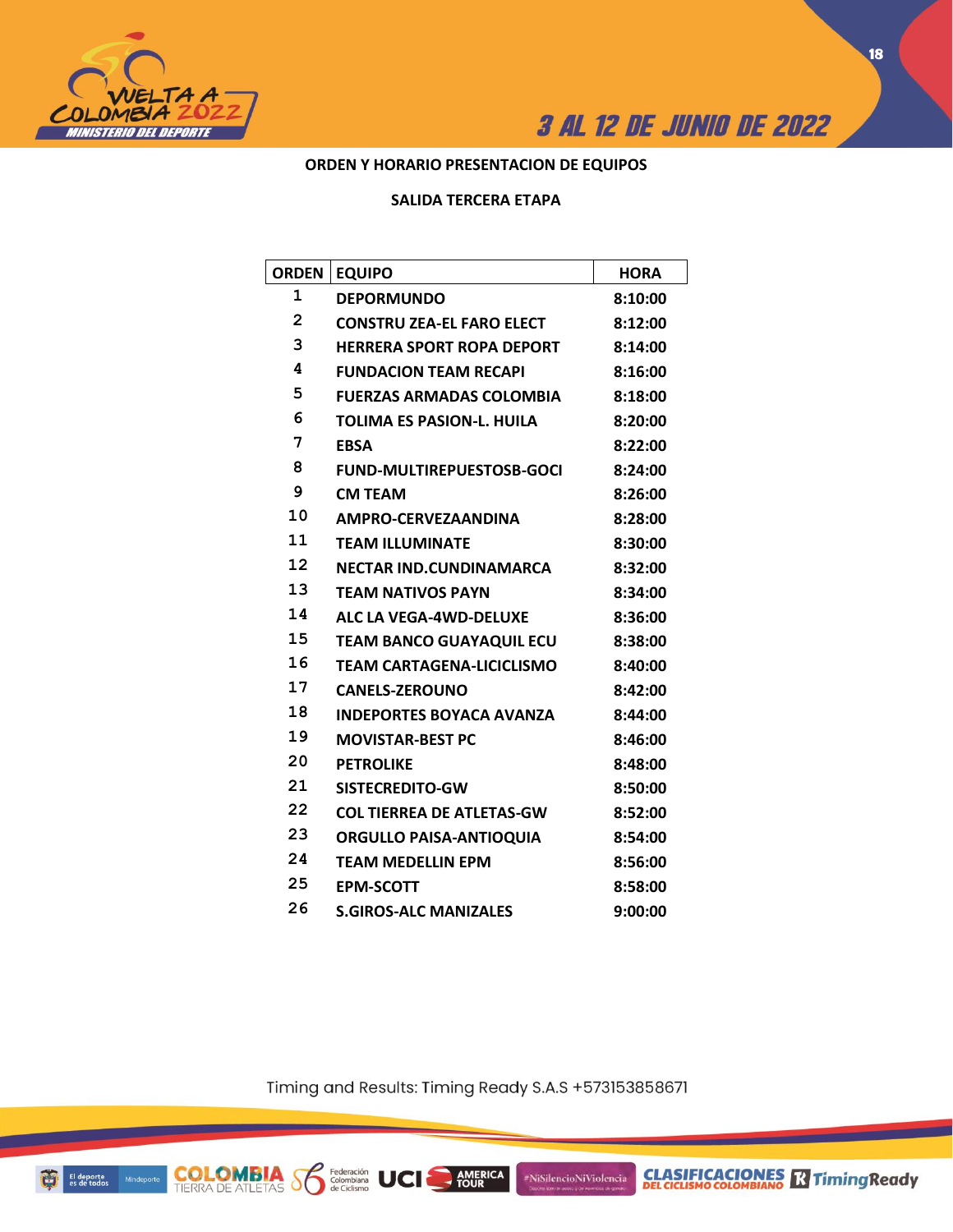

 $\overline{19}$ 

### CLASIFICACION GENERAL ORDENADA POR DORSAL DESPUES DE LA SEGUNDA ETAPA

|              | Dor Cls Apellido, Nombre                             | с | Publicidad                                  |                        |            |                          | Tiempos   Dor Cls Apellido,Nombre<br>-------------------                    | c | Publicidad                                    | Tiempos              |
|--------------|------------------------------------------------------|---|---------------------------------------------|------------------------|------------|--------------------------|-----------------------------------------------------------------------------|---|-----------------------------------------------|----------------------|
| $\mathbf{1}$ | 53 HERNANDEZ, Jose Tit E                             |   | TEAM BANCO GUAYAQ                           |                        |            |                          | 14 s   127 153 GOMEZ, Manuel ***                                            | s | CM TEAM                                       | $5:26$ m             |
| 2            | 91 CHALAPUD, Robinson E                              |   | TEAM BANCO GUAYAQ                           |                        |            |                          | 14 s   131 170 MUÑOZ, Jean Carlos                                           | Е | CONSTRU ZEA-EL FA                             | 20:10 m              |
| 3            | 14 HARO, Steven Wilson E                             |   | TEAM BANCO GUAYAQ                           |                        |            |                          | 13 s   132 147 VARGAS, Jhon Jairo                                           | Е | CONSTRU ZEA-EL FA                             | $3:50$ m             |
| 4            | 92 HUERA, Richard Rola E                             |   | TEAM BANCO GUAYAQ                           |                        |            |                          | 14 s   133 166 RODRIGUEZ, Wilmer D                                          | Е | CONSTRU ZEA-EL FA                             | $12:51 \text{ m}$    |
| 5            | 37 GUTIERREZ, Carlos A E                             |   | TEAM BANCO GUAYAQ                           |                        |            | 14 s   134               | 85 MARTINEZ, Ivan Esti S                                                    |   | CONSTRU ZEA-EL FA                             | 14 s                 |
| 6            | 58 QUINTEROS, Alexis B E                             |   | TEAM BANCO GUAYAQ                           |                        |            |                          | 14 s   135 141 CIFUENTES, Fabian S E                                        |   | CONSTRU ZEA-EL FA                             | $3:08$ m             |
| 7            | 32 TORO, Alexander                                   | Е | TEAM BANCO GUAYAQ                           |                        |            |                          | 14 s   136 121 CRUZ, Juan Carlos                                            | E | CONSTRU ZEA-EL FA                             | 14 s                 |
| 11           | 90 SEVILLA, Oscar Migu E                             |   | TEAM MEDELLIN EPM                           |                        |            |                          | 14 s   137 135 RODRIGUEZ,Brandon                                            | s | CONSTRU ZEA-EL FA                             | $2:13$ m             |
| 12           | 88 DUARTE, Fabio Andre E                             |   | TEAM MEDELLIN EPM                           |                        |            | 14 s   141               | 83 ROMERO, Carlos Andr S                                                    |   | HERRERA SPORT ROP                             | 14 s                 |
|              | 13 150 OCAMPO, Victor Alej E                         |   | TEAM MEDELLIN EPM                           |                        |            |                          | 3:50 m   142 109 MALDONADO, Jonnatha S                                      |   | HERRERA SPORT ROP                             | 14 s                 |
| 14           | 73 OYOLA, Robigzon Lea E                             |   | TEAM MEDELLIN EPM                           |                        |            |                          | 14 s   143 127 DIAZ, Christopher * S                                        |   | HERRERA SPORT ROP                             | $1:07$ m             |
| 15           | 21 SANCHEZ, Brayan Sti E                             |   | TEAM MEDELLIN EPM                           |                        |            |                          | 14 s   144 149 SIERRA, Brian Santi E                                        |   | HERRERA SPORT ROP                             | $3:50$ m             |
| 16<br>17     | 20 REYES, Aldemar<br>63 JAMAICA, Javier Ern E        | Е | TEAM MEDELLIN EPM                           |                        |            |                          | 14 s   145 139 VALBUENA, Mario *** S                                        | s | HERRERA SPORT ROP                             | $2:45$ m<br>$3:50$ m |
| 21           | 24 TORRES, Rodolfo And E                             |   | TEAM MEDELLIN EPM<br><b>TEAM ILLUMINATE</b> |                        |            |                          | 14 s   146 146 TORRES, Camilo ***<br>14 s   147 159 SISIMITH, Eli ***       | s | HERRERA SPORT ROP<br>HERRERA SPORT ROP        | $9:21 \text{ m}$     |
| 22           | 76 SARMIENTO, Johnatan E                             |   | TEAM ILLUMINATE                             |                        |            | 14 s   151               | 70 RODRIGUEZ, Juan *** S                                                    |   | ALC LA VEGA-4WD-D                             | 14 s                 |
| 23           | 99 CASTIBLANCO, Jorge E                              |   | TEAM ILLUMINATE                             |                        |            | 14 s   152               | 57 LOPEZ, Luis                                                              | Е | ALC LA VEGA-4WD-D                             | 14 s                 |
|              | 24 126 SCHAUB, Sebastian                             | Е | TEAM ILLUMINATE                             | $1:07 \text{ m}$   153 |            |                          | 62 MUNOZ, Jonatrhan St E                                                    |   | ALC LA VEGA-4WD-D                             | 14 s                 |
|              | 25 136 KIANI, Aria                                   | Е | TEAM ILLUMINATE                             | $2:20 \text{ m}$   154 |            |                          | 25 CANASTUJ, Jose Davi E                                                    |   | ALC LA VEGA-4WD-D                             | 14 s                 |
|              | 26 162 KELLER, John                                  | Е | TEAM ILLUMINATE                             |                        |            |                          | 10:00 m   155 158 BUSTOS, Cristian Ye S                                     |   | ALC LA VEGA-4WD-D                             | $7:02$ m             |
| 31           | 95 URBANO, Jerson Rube E                             |   | MOVISTAR-BEST PC                            |                        |            | 14 s   156               | 49 JULAJUJ, Elex Rony E                                                     |   | ALC LA VEGA-4WD-D                             | 14 s                 |
| 32           | 79 MONTENEGRO, Santiag E                             |   | MOVISTAR-BEST PC                            |                        |            | 14 s   161               | 42 BOBADILLA, Duban Ca E                                                    |   | TEAM NATIVOS PAYN                             | 14 s                 |
| 33           | 78 PANTOJA, Cesar ***                                | s | MOVISTAR-BEST PC                            |                        |            | $14 s + 162$             | 64 BORDA, Brayan Yesid E                                                    |   | TEAM NATIVOS PAYN                             | 14 s                 |
| 34           | 18 GUAMA, Bayron                                     | Е | MOVISTAR-BEST PC                            |                        |            |                          | 14 s   163 148 APARICIO, Jair Anto E                                        |   | TEAM NATIVOS PAYN                             | $3:50$ m             |
| 35           | 46 NOVOA, Sebastian                                  | Е | MOVISTAR-BEST PC                            |                        |            |                          | 14 s ¦ 164 160 CUESTA,Steven Manu E                                         |   | TEAM NATIVOS PAYN                             | $9:26$ m             |
|              | 36 125 CAICEDO, Pablo                                | Е | MOVISTAR-BEST PC                            |                        |            |                          | $1:07$ m   165 120 SANCHEZ, Yerzon Edu E                                    |   | TEAM NATIVOS PAYN                             | 14 s                 |
| 41           | 65 PARRA, Heiner Rodri E                             |   | <b>CANELS-ZEROUNO</b>                       |                        |            |                          | 14 s   166 142 ALONSO, John ***                                             | s | TEAM NATIVOS PAYN                             | $3:22 \; m$          |
|              | 42 100 SANTOS, Efren                                 | Е | <b>CANELS-ZEROUNO</b>                       |                        |            |                          | 14 s   167 143 FORERO, Juan David                                           | s | TEAM NATIVOS PAYN                             | $3:22 \; m$          |
| 43           | 12 PRADO, Ignacio De J E                             |   | CANELS-ZEROUNO                              |                        |            |                          | 12 s   171 122 QUINTERO, Edisson * S                                        |   | TOLIMA ES PASION-                             | 14 s                 |
|              | 44 103 CORTE, Eduardo                                | Е | CANELS-ZEROUNO                              |                        |            |                          | 14 s   172 156 RODRIGUEZ, Juan Pab E                                        |   | TOLIMA ES PASION-                             | $6:01$ m             |
| 45           | 35 CADENA, Edgar ***                                 | s | <b>CANELS-ZEROUNO</b>                       |                        |            |                          | 14 s   173 140 QUETAMA, Yeison Uba E                                        |   | TOLIMA ES PASION-                             | $3:05$ m             |
|              | 47 155 TORRES, Cristopher                            | s | CANELS-ZEROUNO                              |                        |            |                          | 5:57 m   174 105 CERQUERA, William A E                                      |   | TOLIMA ES PASION-                             | 14 s                 |
| 51<br>52     | 39 SUAREZ, Juan Pablo                                | Е | <b>EPM-SCOTT</b>                            |                        |            | $14 s$   175             | 38 RUBIANO, Juan S *** S                                                    |   | TOLIMA ES PASION-                             | 14 s                 |
| 53           | 27 CONTRERAS, Rodrigo<br>47 MUNOZ, Cristian Cam E    | Е | <b>EPM-SCOTT</b>                            |                        |            | 14 s   176               | 97 ROBLES, Camilo A ** S                                                    |   | TOLIMA ES PASION-                             | 14 s<br>10 s         |
| 54           | 17 OCHOA, Diego Antoni E                             |   | <b>EPM-SCOTT</b><br><b>EPM-SCOTT</b>        |                        |            | 14 s   181<br>14 s   182 | 9 CASTILLO, Anuar *** S<br>74 ORTIZ, Emmanuel                               | s | AMPRO-CERVEZAANDI<br>AMPRO-CERVEZAANDI        | 14 s                 |
| 55           | 55 CHAVES, German Enri E                             |   | <b>EPM-SCOTT</b>                            |                        |            | $14 s$   183             | 41 CASTILLO, Jhon ***                                                       | s | AMPRO-CERVEZAANDI                             | 14 s                 |
| 56           | 22 BOHORQUEZ, Hernando E                             |   | <b>EPM-SCOTT</b>                            |                        |            |                          | 14 s   184 134 GAYON, Daniel F *** S                                        |   | AMPRO-CERVEZAANDI                             | 1:55 m               |
| 57           | 44 RODRIGUEZ, John And E                             |   | <b>EPM-SCOTT</b>                            |                        |            |                          | 14 s   185 167 GONZALEZ, Jersson * S                                        |   | AMPRO-CERVEZAANDI                             | $12:51 \text{ m}$    |
| 61           | 29 PENA, Wilson Estibe E                             |   | COL TIERREA DE AT                           |                        |            |                          | 14 s   186 168 MORENO, Juan F *** S                                         |   | AMPRO-CERVEZAANDI                             | $12:59$ m            |
| 62           | 75 ATAPUMA, Jhon Darwi E                             |   | COL TIERREA DE AT                           |                        |            | 14 s   191               | 96 SIERRA, Yecid Artur E                                                    |   | NECTAR IND. CUNDIN                            | 14 s                 |
|              | 63 115 MENDOZA, Omar Alber E                         |   | COL TIERREA DE AT                           |                        |            | 14 s   192               | 31 GARZON, Marlon Davi E                                                    |   | NECTAR IND.CUNDIN                             | 14 s                 |
| 64           | 13 QUIROZ, Oscar Adalb E                             |   | COL TIERREA DE AT                           |                        |            | 12 s 193                 | 66 PEDRAZA, Walter Fer E                                                    |   | NECTAR IND. CUNDIN                            | 14 s                 |
| 65           | 2 SOTO, Nelson Andres E                              |   | COL TIERREA DE AT                           |                        |            | 4 s   194                | 6 RUEDA, Nestor Javie E                                                     |   | NECTAR IND. CUNDIN                            | 9 s                  |
| 66           | 68 PINEDA, Rafael Stiv E                             |   | COL TIERREA DE AT                           |                        |            |                          | 14 s   195 113 HERNANDEZ, Rafael                                            | Е | NECTAR IND.CUNDIN                             | 14 s                 |
|              | 67 102 RICO, Cristian Davi S                         |   | COL TIERREA DE AT                           |                        |            |                          | 14 s   196 106 FORERO, Juan Sebast E                                        |   | NECTAR IND.CUNDIN                             | 14 s                 |
|              | 71 104 VARGAS, Adrian Enri E                         |   | INDEPORTES BOYACA                           |                        |            |                          | 14 s   197 131 MORENO, Juan J ***                                           | s | NECTAR IND.CUNDIN                             | $1:25$ m             |
| 72           | 81 FERNANDEZ, Oscar He S                             |   | INDEPORTES BOYACA                           |                        |            |                          | 14 s   201 157 MORENO, Wilfredo*** S                                        |   | FUERZAS ARMADAS C                             | $6:23$ m             |
| 73           | 34 URIAN, Jose M ***                                 | s | INDEPORTES BOYACA                           |                        |            |                          | 14 s   202 133 MARTINEZ, Rafael ** S                                        |   | FUERZAS ARMADAS C                             | $1:46$ m             |
| 74           | 87 PATIÑO, Edwin Aleja S                             |   | INDEPORTES BOYACA                           |                        |            | 14 s   203               | 86 JARAVA, Fernando ** S                                                    |   | <b>FUERZAS ARMADAS C</b>                      | 14 s                 |
|              | 75 111 SOSSA, Juan P ***                             | s | INDEPORTES BOYACA                           |                        |            |                          | 14 s   204 117 QUINTERO, Brayan ** S                                        |   | FUERZAS ARMADAS C                             | 14 s                 |
| 76           | 3 UMBA, Juan Alejandr S                              |   | INDEPORTES BOYACA                           |                        | 8 s<br>-11 |                          | 205 114 MOYA, Maycol Stiven E                                               |   | <b>FUERZAS ARMADAS C</b>                      | 14 s                 |
| 77<br>81     | 61 DIAGAMA, Marlon *** S<br>23 GIL, Angel Alexande E |   | INDEPORTES BOYACA                           |                        |            |                          | 14 s   206 118 MACA, Leison Damian E<br>14 s   211 33 PAREDES, Cesar Nico E |   | <b>FUERZAS ARMADAS C</b><br>FUND-MULTIREPUEST | 14 s<br>14 s         |
|              | 82 138 CASTAÑO, Sebastian E                          |   | ORGULLO PAISA-ANT<br>ORGULLO PAISA-ANT      |                        |            |                          | 2:40 m   212 54 BAEZ, Esneider Arle E                                       |   | FUND-MULTIREPUEST                             | 14 s                 |
| 83           | 4 COLON, Johan Antoni E                              |   | ORGULLO PAISA-ANT                           |                        |            | 8 s   213                | 80 DIAZ, Manuel Ignaci E                                                    |   | FUND-MULTIREPUEST                             | 14 s                 |
| 84.          | 84 OSORIO, Juan Felipe E                             |   | ORGULLO PAISA-ANT                           |                        |            | 14 s   214               | 93 PEREZ, Wilmar Jahir E                                                    |   | FUND-MULTIREPUEST                             | 14 s                 |
|              | 85 145 SUESCA, Marco Tulio E                         |   | ORGULLO PAISA-ANT                           | $3:22 \text{ m}$   215 |            |                          | 71 CALLEJAS, Edinson * S                                                    |   | FUND-MULTIREPUEST                             | 14 s                 |
| 86           | 28 OSORIO, Frank Yair E                              |   | ORGULLO PAISA-ANT                           |                        |            |                          | 14 s   216 161 BLANCO, Lukas ***                                            | s | <b>FUND-MULTIREPUEST</b>                      | $9:26$ m             |
| 87           | 26 RENDON, Juan Tito * S                             |   | ORGULLO PAISA-ANT                           |                        |            |                          | 14 s   217 152 GOMEZ, Jeferson *** S                                        |   | FUND-MULTIREPUEST                             | $4:49 \; m$          |
|              | 91 116 ORTEGA, Robinson Ar E                         |   | <b>EBSA</b>                                 |                        |            | 14 s   221               | 56 RUBIANO, Miguel Ang E                                                    |   | PETROLIKE                                     | 14 s                 |
| 92           | 51 CHAPARRO, Yeison An E                             |   | <b>EBSA</b>                                 |                        |            |                          | 14 s   222 124 GRANADOS, David S * S                                        |   | PETROLIKE                                     | 14 s                 |
|              | 94 108 ACOSTA, Ruben Dario E                         |   | <b>EBSA</b>                                 |                        |            | 14 s   223               | 7 MUÑIZ,Jose R ***                                                          | s | PETROLIKE                                     | 9 <sub>s</sub>       |
|              | 95 128 EUGENIO, Yonathan M E                         |   | <b>EBSA</b>                                 | $1:14 \text{ m}$   224 |            |                          | 8 PARRA, Jordan Arley E                                                     |   | PETROLIKE                                     | 10 s                 |
|              | 96 107 PARRA, Carlos Andre E                         |   | <b>EBSA</b>                                 |                        |            | 14 s   225               | 60 CANO, Diego Fernand E                                                    |   | PETROLIKE                                     | 14 s                 |
| 97           | 94 PIRA, Omar ***                                    | s | <b>EBSA</b>                                 |                        |            | 14 s   226               | 48 PEDROZA, Andres Cam E                                                    |   | PETROLIKE                                     | 14 s                 |
| 101          | 77 CHAPARRO, Didier Al E                             |   | S.GIROS-ALC MANIZ                           |                        |            | 14 s   227               | 15 ALVAREZ, Miguel Lui E                                                    |   | PETROLIKE                                     | 13 s                 |
|              | 102 112 MORENO, Salvador                             | Е | S.GIROS-ALC MANIZ                           |                        |            |                          | 14 s   231 144 RAMIREZ, Santiago                                            | Е | TEAM CARTAGENA-LI                             | $3:22 \; m$          |
| 103          | 67 TABARES, Jordan Fel E S. GIROS-ALC MANIZ          |   |                                             |                        |            |                          | 14 s   232 130 POSSO, Eduardo J ** S                                        |   | TEAM CARTAGENA-LI                             | $1:15$ m             |

Timing and Results: Timing Ready S.A.S +573153858671

AMERICA

**UCI** 

#NiSilencioNiViolencia

ū El deporte<br>es de todos

**COLOMBIA** Solenbiana<br>TIERRA DE ATLETAS SOLENDO de Ciclismo